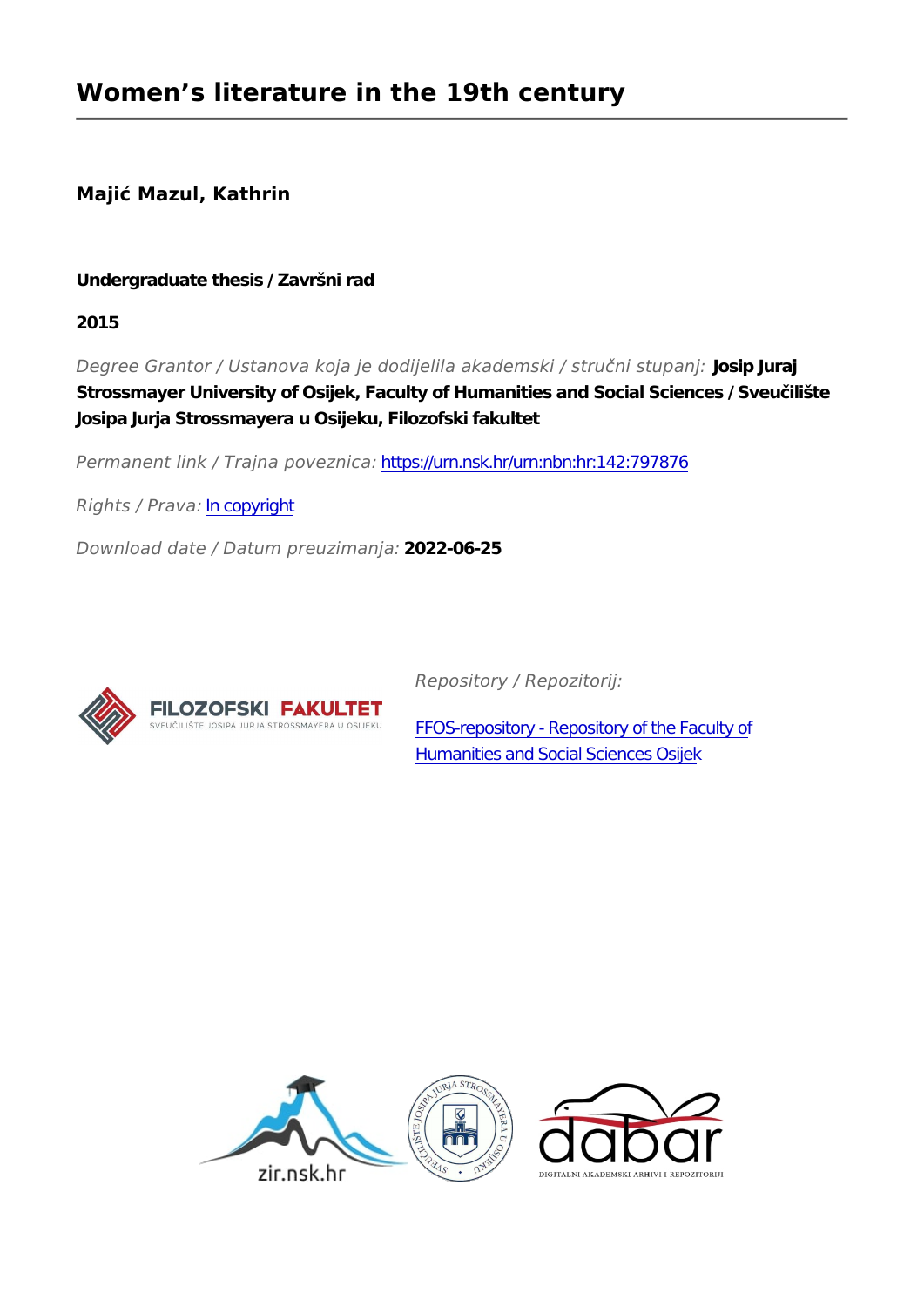Sveučilište J.J.Strossmayera u Osijeku

Filozofski fakultet

# Preddiplomski studij mađarskog jezika i književnosti i engleskog jezika i književnosti

Kathrin Majić Mazul

# **Women's Literature in the 19th Century**

Završni rad

Mentor: doc. dr. sc. Jadranka Zlomislić

Osijek, 2015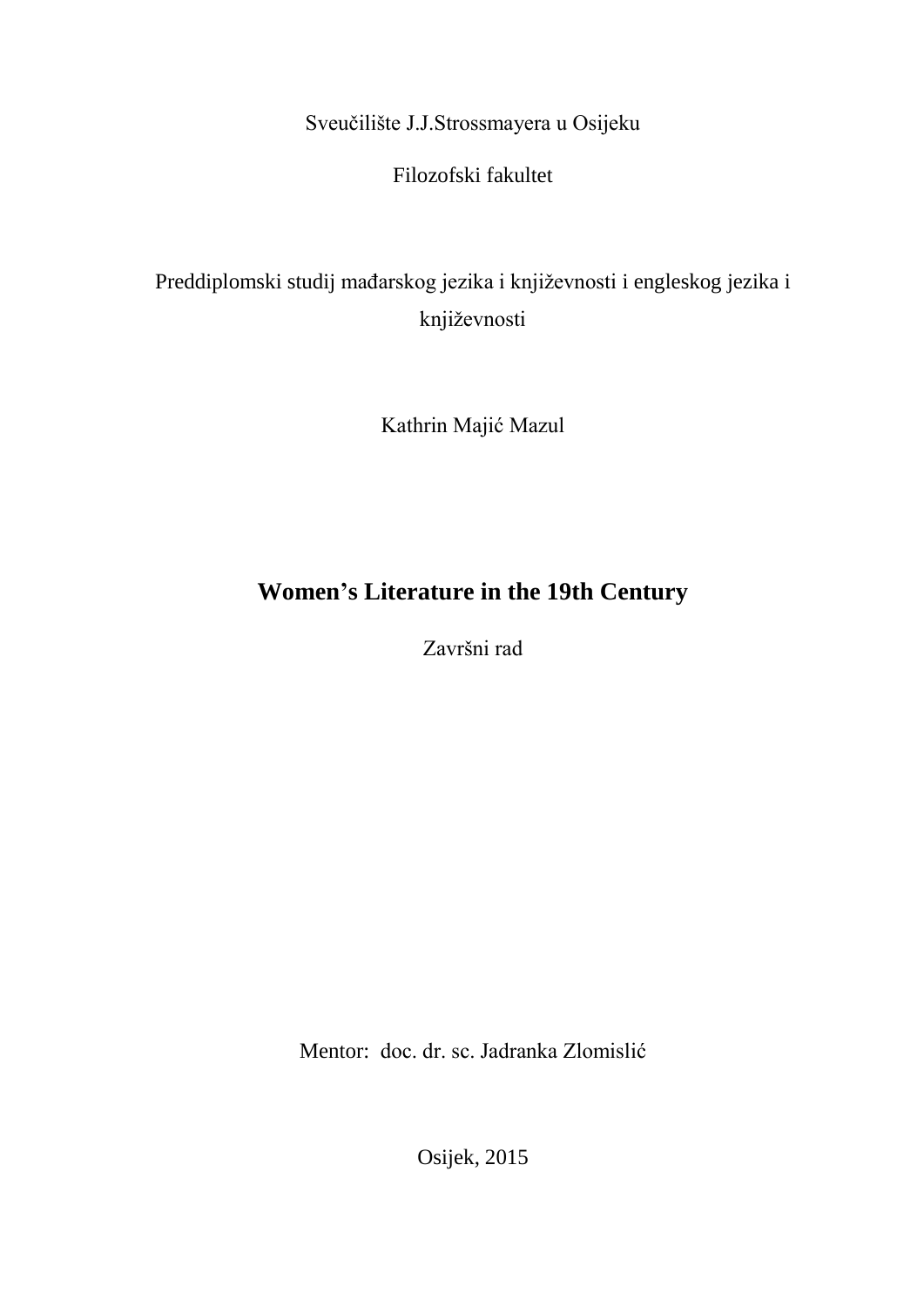# **CONTENTS**

| $\mathbf{I}$ . |                                                                      |  |
|----------------|----------------------------------------------------------------------|--|
| II.            |                                                                      |  |
| III.           | The Rejection of Stereotypical Women's Roles Through The Awakening10 |  |
| IV.            | Marriage And Sexuality in The Awakening and Jane Eyre14              |  |
|                |                                                                      |  |
|                |                                                                      |  |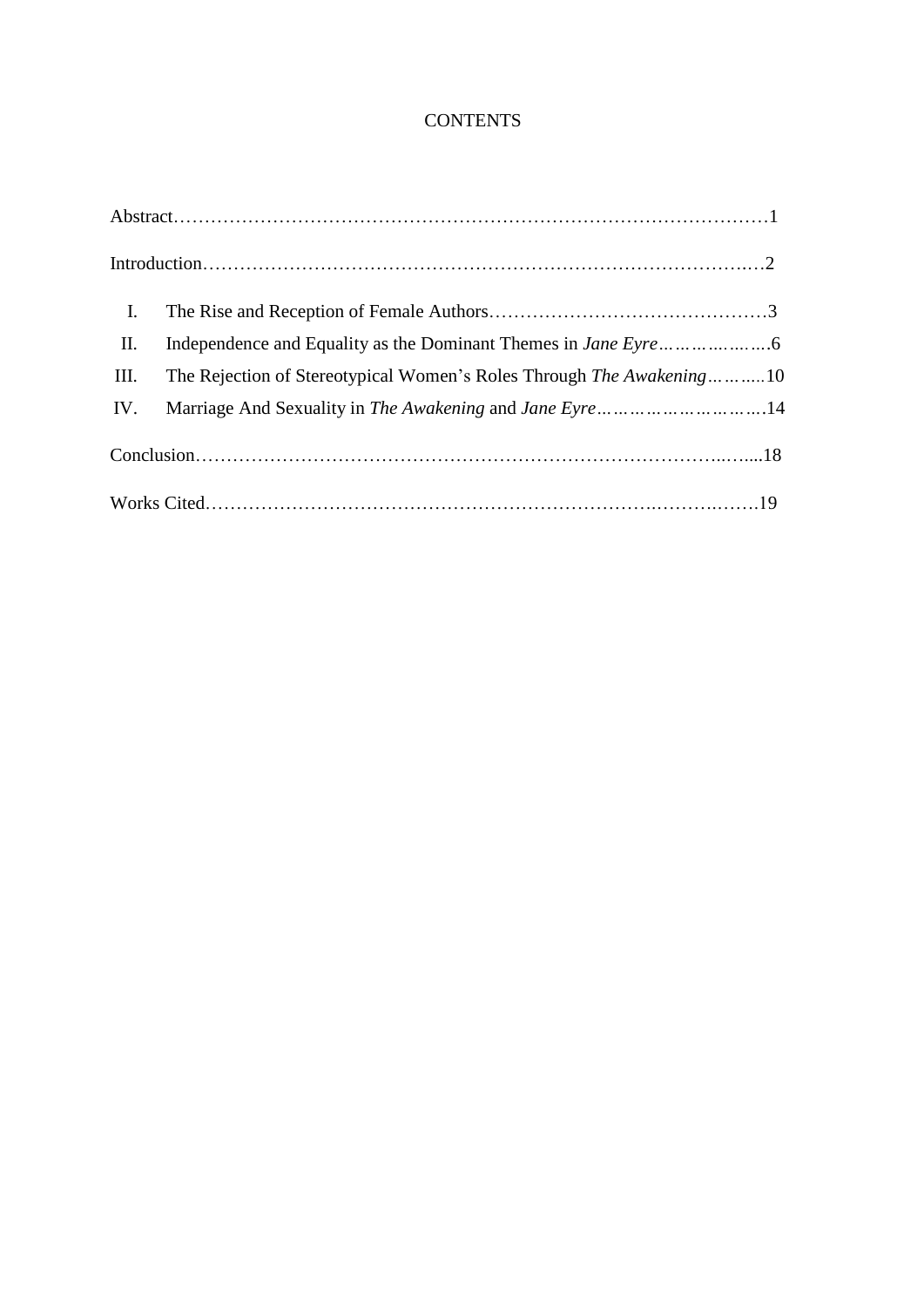#### Abstract

.

The paper discusses the impact of female authors in the nineteenth-century who used literature as a medium to incite changes in the unjust position of women in the society. The paper's focus is on two women writers, Charlotte Brontë, whose novel *Jane Eyre* demonstrated the obstacles women had to overcome in order to gain independence and equality before entering marriage, and Kate Chopin, whose heroine in *The Awakening* experienced a shift in her attitude towards the role of a mother and a wife in a stereotypical Victorian marriage by rejecting the prescribed roles and freely expressing her sexuality. By taking a closer look at the public reception of the female authors in the nineteenth-century, as well as the common themes that Chopin and Brontë used to expose the narrow-mindedness of the patriarchal society and the lack of basic human rights to freedom in this period, the novels raise awareness to the oppression of women and help in the establishment of a path towards the long-awaited female independence and gender equality.

*Keywords*: *The Awakening*, *Jane Eyre*, gender equality, independence, female authors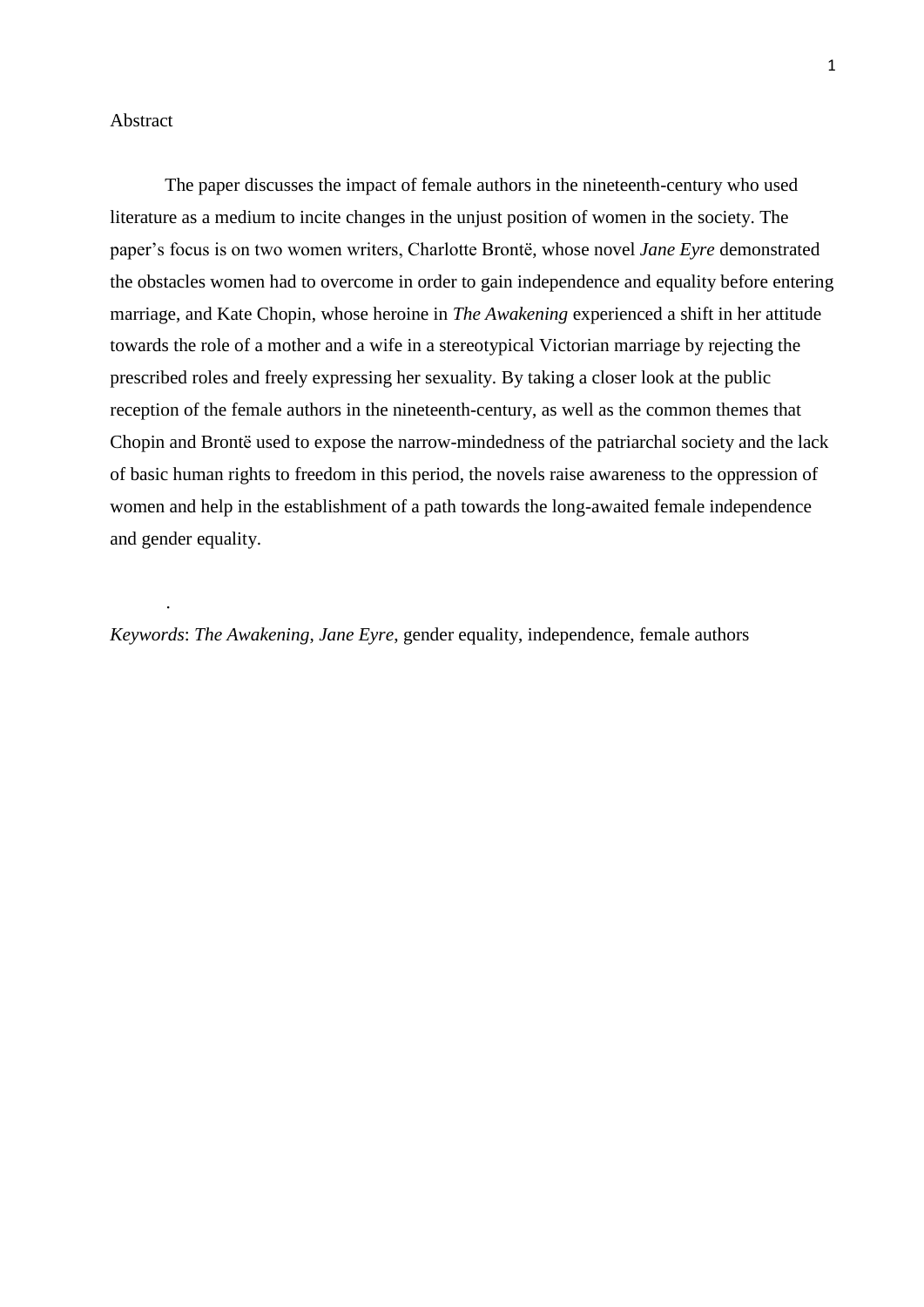#### Introduction

When the nineteenth-century emerged, female authors were outnumbered by patronizing male authors who thought that women had no adequate intellectual skills to produce a quality literary work worth competing with. However, the beginning of the century brought tremendous changes in politics, economics, and the social hierarchy, which provided a better education for women, and an opportunity to escape the confines of domestic fiction. The new, modern changes raised women's awareness of gender inequality, and their oppressed role and position in the nineteenth-century society. In order to step on the male-dominated literary stage and stand alongside the men, female authors had to use male pseudonyms or write anonymously to avoid the condescending judgments of critics. As the century progressed, women tried to break the social, political, and legal constraints which society imposed on them. Various social reform movements led by women who demanded equal rights for men and women served as an inspiration for their literary output. They wanted to provoke the necessary changes through literature, and make an impact on the society to accept women as beings with equal rights as men to freedom, independence, and self-expression. It was the beginning of the gender consciousness and feminist attitudes. Towards the end of the century, female authors explored the themes of love and sexuality through the feminist context of independence and equality, thus making women's literature appealing to all readers regardless of their gender. Both Kate Chopin and Charlotte Brontë in their novels *The Awakening* and *Jane Eyre* successfully illustrated the hardships and struggles women had to endure and overcome to become liberated and equal to men. Kate Chopin's *The Awakening*, which is often regarded as a landmark of early feminism, portrayed the outbreak of women's sexuality in a conservative Creole society and rejection of stereotypical women's roles, whereas the protagonist of Charlotte Brontë's *Jane Eyre* sought equality and independence before entering a marriage. In fact, both novels mirrored the situation of the nineteenth-century society, and portrayed the women's path towards equality, independence, and power.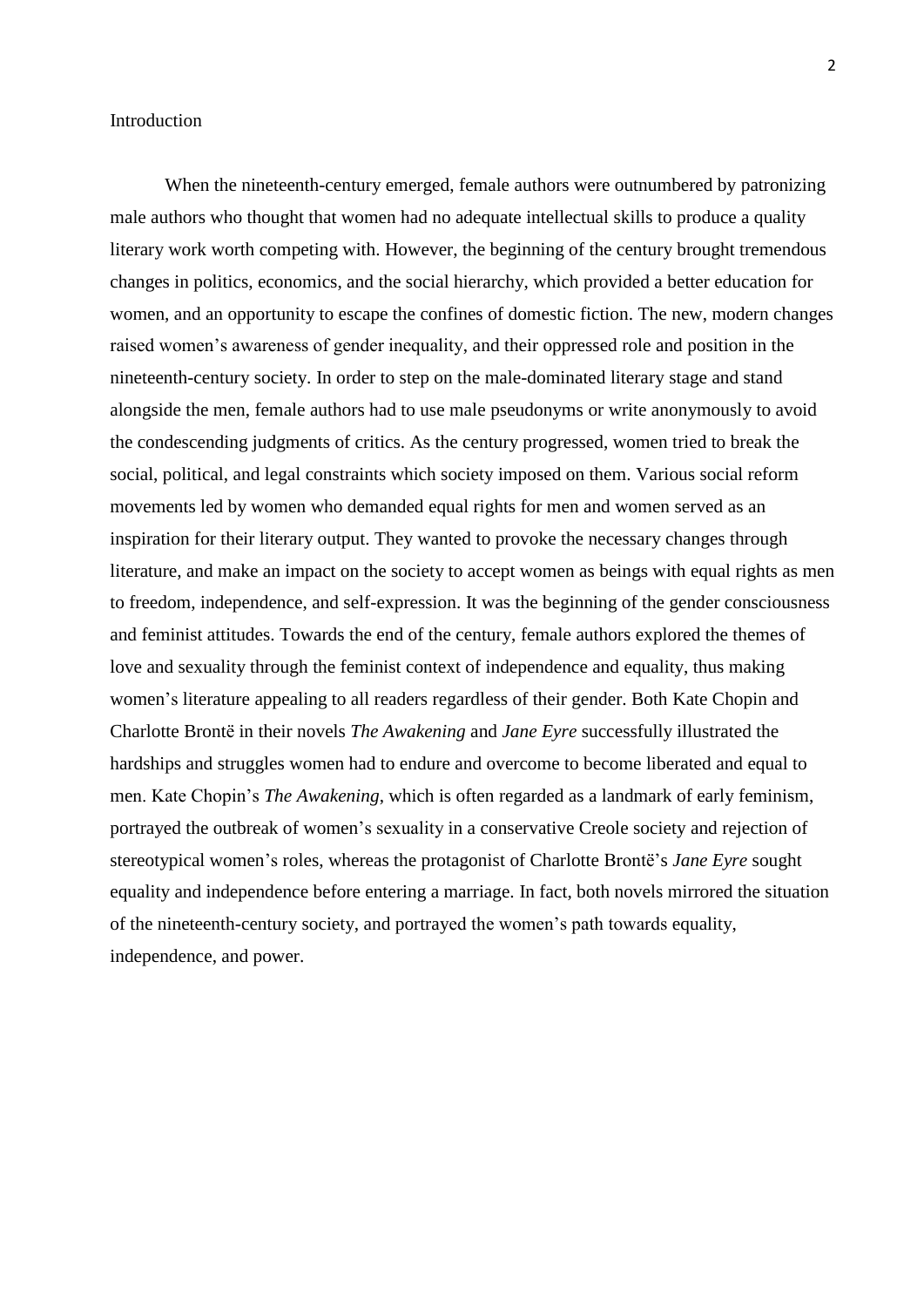### I. The Rise and Reception of Female Authors

Nowadays it is completely normal for a woman to choose whether she wants to be a role model housewife or perhaps a successful business woman completely oriented on her career; however, that was not the case during the Victorian Era in Industrial Britain. A woman had only one role, and that was to stay at home, take care of her family and maintain a comfortable atmosphere in the home for her husband to relax and rest after a strenuous day of earning money in business ventures. It was the Victorian ideology of "separate spheres" according to which women belong to the "domestic sphere" and men to the "public sphere," and that those two were never to be confused. Such a set of established non-written rules in nineteenth-century society brought rigid gender roles that oppressed women, confined them to the domestic activities, and prevented them from being equal to men in all aspects of life. This discriminating ideology stirred feminist attitudes, and caused women to start demanding their rights, whether legal, political or social. Until then, women were treated as their husband's property: "the husband and wife are one person in law: that is, the very being or legal existence of the woman is suspended during her marriage, or at least is incorporated or consolidated into that of her husband, under whose wing, protection and cover, she performs everything" (Blackstone 430). Due to such restrictive rights, moreover, due to the lack of existential rights that grant freedom in every sense, women were limited in expressing dissatisfaction with the prescribed gender roles. They sought for a way to make their voices heard and they found it in the literature. Literature became a medium that best conveyed the unexplored, complex lives of women in the nineteenth-century society.

Sarah Grand, a writer and public speaker, introduced into the fiction a new term, the "New Woman," which was used to describe a woman that rejected the role of a stereotypical Victorian woman and joined the stream of a new, empowered, more masculine woman. In the collection of essays entitled "The New Woman in Fiction and in Fact: Fin-de-siecle Feminisms," Richardson, Angélique, and Willis portrayed the New Woman as an independent, masculine, educated, and intelligent woman who is rebellious and compliant at the same time:

> The New Woman was by turns: a mannish amazon and a Womanly woman; she was oversexed, undersexed, or same sex identified; she was anti-maternal, or a racial supermother; she was male-identified, or manhating and/or man-eating or self-appointed saviour of benighted masculinity; she was anti-domestic or she sought to make domestic values prevail; she was radical, socialist or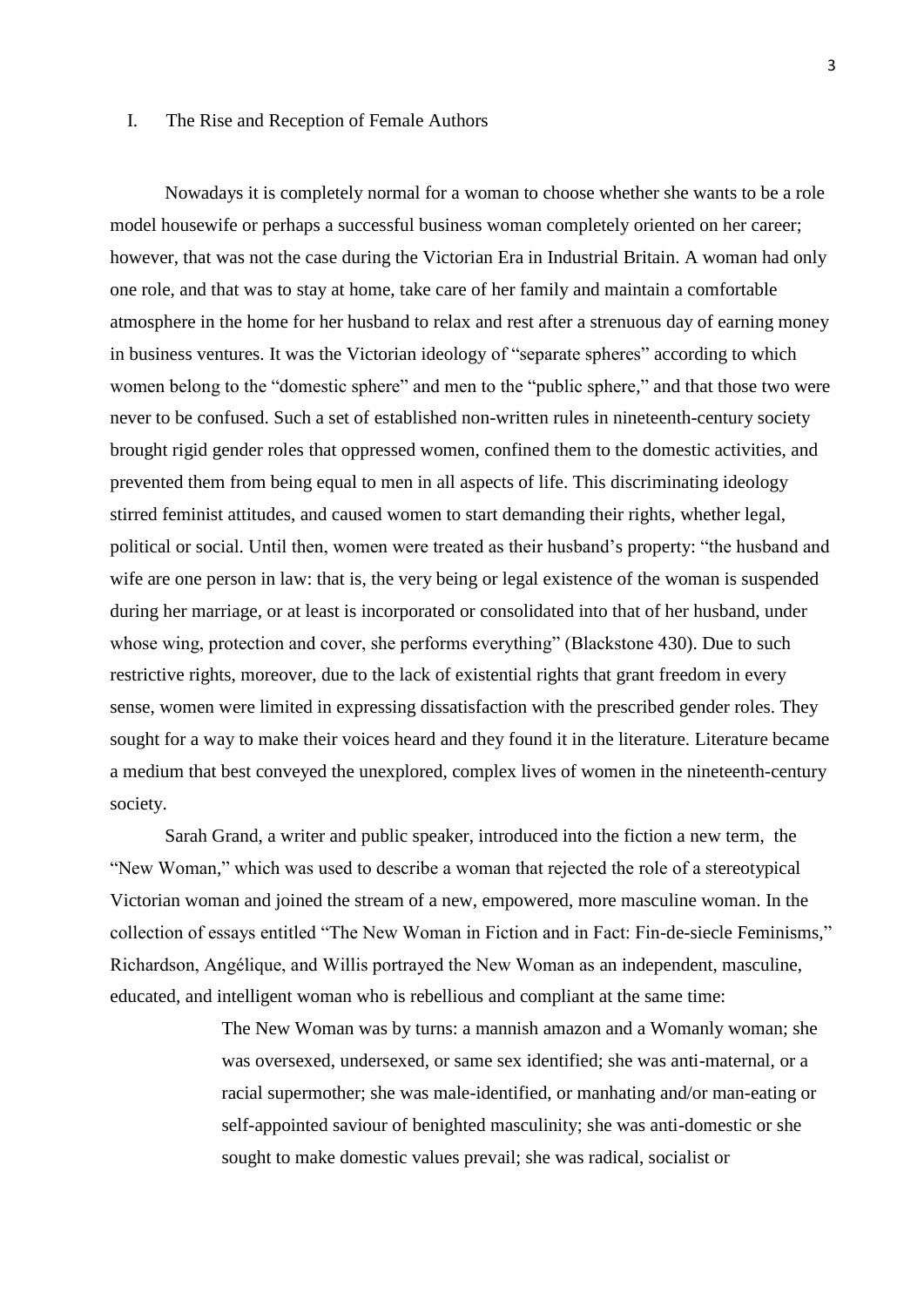revolutionary, or she was reactionary and conservative; she was the agent of social and/or racial regeneration, or symptom and agent of decline. (Richardson and Willis, xii)

The character of the New Woman became the main protagonist of every literary work written by a woman. She criticized discriminating Victorian stereotypes about gender roles and the position of women in society, and exposed to the readers all her inner desires and thoughts, including her sexuality and need for independence:

> New Woman fiction dealt frankly with sex and marriage as well as women's desires for independence and fulfillment. Many New Woman novels strongly opposed the idea that home is woman's only proper sphere. The female authors revealed the traps of conventional Victorian marriage, including the condition of marriage which tolerated marital rape, compulsory or enforced motherhood, and the double standard of sexual morality. Many female protagonists of the New Woman fiction experienced conventional marriage as a degrading and oppressive institution because women suffered inferior status and were often victims of domestic violence and other threats. (Diniejko)

In their novels, female authors finally mirrored the real situation of the oppressive society, and exposed to the public the desires and attitudes most women felt and thought, but did not have the courage to express them aloud. The themes of independence and female sexuality presented through the constitution of marriage and love became extremely appealing and entertaining to the all readers who demanded more and more novels every day. The huge demand of the public gave rise to the vast production of novels written by women that made female authors extremely popular and best-selling authors that exceeded all eexpectations:

> In the 1820s, James Fenimore Cooper's publisher stated that "the utmost limits to which the sale of a popular book can be published" would be 6,500. In 1850, Susan Warner's *The Wide, Wide World* shattered that prediction, going through 14 editions in two years and becoming the first novel to reach the one million mark in sales. (Lynn)

However, as the production of novels written by women increased, male authors felt threatened because they feared that the women will "rob men of their markets, steal their subject matter, and snatch away their young lady readers" ("Women's Literature in the 19th Century: British Women Writers"). Every piece of fiction written by women was instantly criticized and belittled by patronizing male reviewers who believed that skillful writing was a trait possessed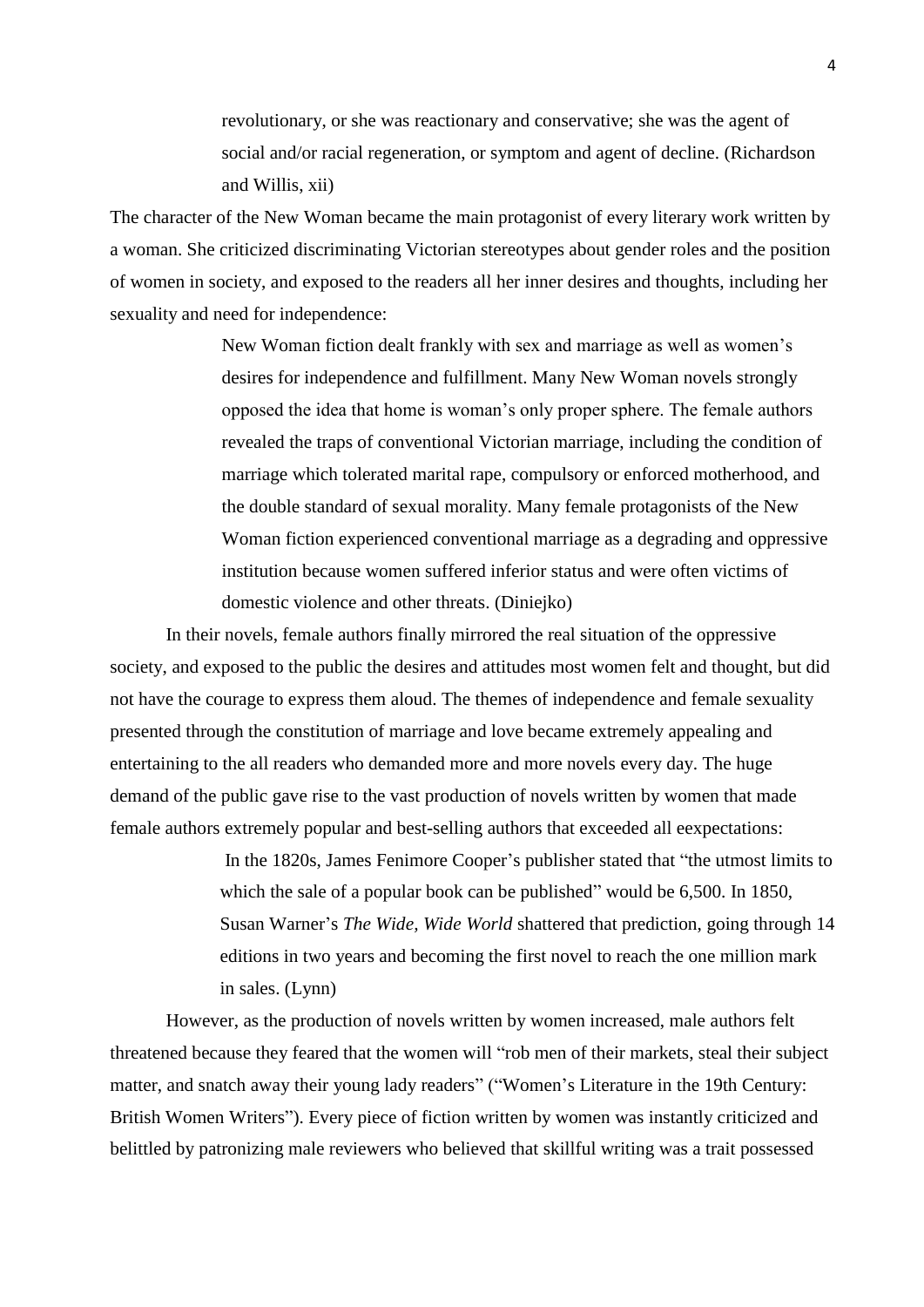only by men. They saw female fiction as a personal diary of an over-emotional woman who is subjective and lost in her own thoughts:

> A great creator like Shakespeare or Dickens has a wide impartiality towards all his puppets . . . If a novelist take sides, he or she is lost. Then we get a pamphlet, a didactic exercise, a problem novel – never a work of art. The female author is at once self-conscious and didactic. For reasons which are tolerably clear . . . the beginning of a woman's work is generally the writing of a personal diary. (Thompson 8)

Furthermore, predominantly negative assessments of female fiction compelled female authors to use male pseudonyms or write anonymously to avoid critical degradation based on their sex. Charlotte Brontë used the pseudonym of Currer Bell when she published her novel *Jane Eyre,* thus avoiding focus on her femininity instead on the literary value of the book. However, *Jane Eyre*'s huge popularity prompted readers to wonder who the actual author is. They were delighted with the novel when it was published, but after the identification of the author, the public reception and criticism of the book changed negatively. In her book *A*  Literature of Their Own: British Women Novelists from Bronte to Lessing, prominent literary critic and feminist, Elaine Showalter, wrote that "the presentation of female sexuality and human passion disturbed and amazed readers. If Currer Bell was a woman, they could not imagine what sort of woman she might be" (Showalter 92).

From these observations, we can see that female fiction in the nineteenth-century was looked upon as trivial and artless. It was a general opinion that female authors were devoid of innate ability to produce highly valued literary works of art. Fortunately, women were indeed persuasive in exposing complex political and social issues, as well as traps of domestic life and marriage through the literature, thus producing some of the best literary works of art, and most importantly, inciting society to make unavoidable changes towards the equality of the sexes.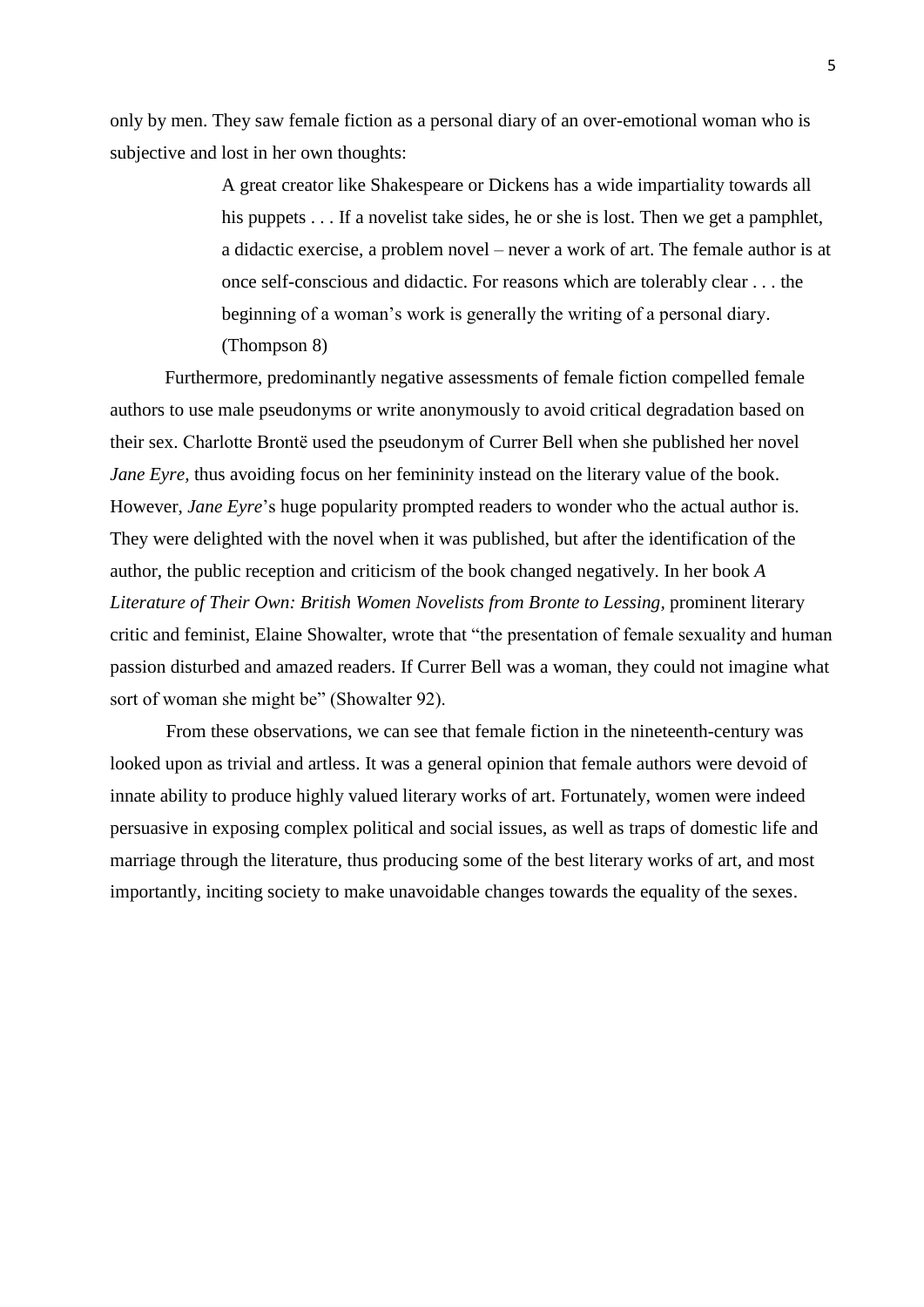## II. Independence and Equality as the Dominant Themes in *Jane Eyre*

Although writing was considered a man's business, women took advantage of the huge demand for fiction and started producing novels that reflected the actual woman's position in the prevailing Victorian society. Many male critics who thought that a novel by a woman should be feminine, concern the women's proper sphere and eulogize a domestic angle (Xiaoije 65) met female fiction with disapproval. Degrading criticism that made women inferior to men did not prevent women from seeking independence and equality through the characters of their female heroines, thus making those two themes the dominant themes of the women's literature in the nineteenth-century. Charlotte Brontë also used the aforementioned themes to demonstrate the unjust position of women in her autobiographical novel about a plain girl called Jane:

> In this novel, the author shapes a tough and independent woman who pursues true love and equality. Jane Eyre is different from any other women at that time. She strives for her life and defends her fate in hardships and difficult conditions. In the Victorian period, the image of Jane Eyre cast a sharp contrast to the mandominated society. She stands for a new lady who has the courage to fight for her own rights and love. (Gao 1)

*Jane Eyre* is a Bildungsroman in which we follow the internal development of the young orphan girl Jane on her quest for independence and equality in the patriarchal Victorian society. As an orphan without a warm home and caring family, Jane longs for love and affection, but she does not want to lose herself in replacement for love and a sense of belonging. She "does not fit the ideal picture of a small girl at the time, she has a strong sense of justice and she questions too much; traits not suitable in a little Victorian girl who was supposed to be a pretty ornament" (Andersson 6). That she does not quite belong to the picture of the ideal Victorian woman, Jane shows in her young age when Mrs. Reed excludes Jane until she "acquire[s] a more sociable and childlike disposition, a more attractive and sprightly manner—something lighter, franker, more natural" (Brontë 7). Even though Jane did not do anything at all to be excluded from the ideal picture, she was yet cast aside simply because she questioned things, which was not expected from women to do at that time.

In addition, men in the novel played a huge role in exposing the unjust position of women. John Reed portrayed the oppression and rigidity of the Victorian society. He blatantly showed his dominance over Jane who said that she was "habitually obedient" to him, and "every nerve [she] had feared him, and every morsel of flesh in [her] bones shrank when he came near"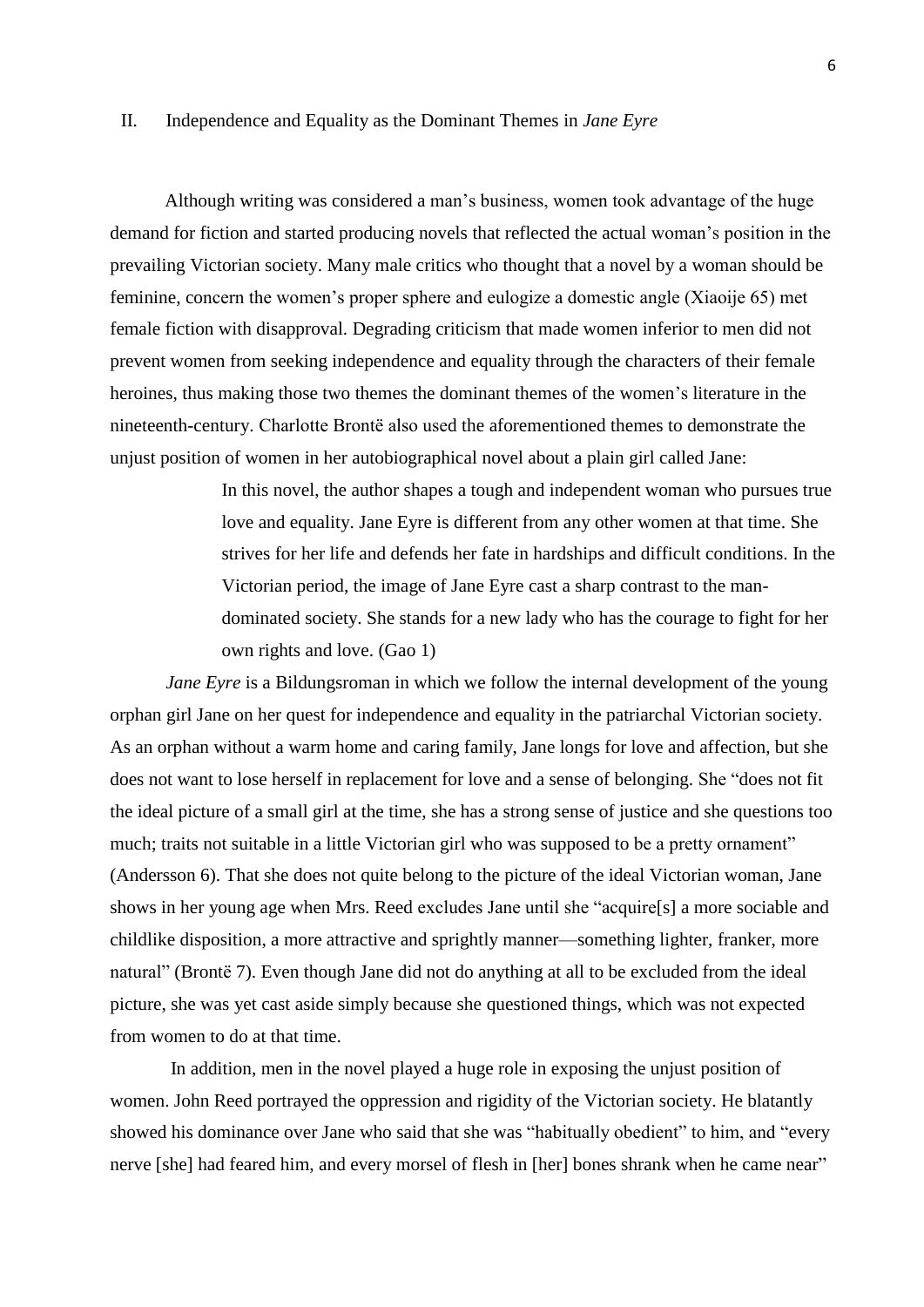(Brontë 10). Brontë used the character of John to demonstrate how intelligent women who questioned things felt in the superior male-dominant society which tried to suppress women's interest and desire for knowledge and power; and women who sought equality and independence were not desirable. This inequality was best shown in the incident when John physically attacked Jane, but she was the only one who was punished: "My head still ached and bled with the blow and fall I had received: no one had reproved John for wantonly striking me; and because I had turned against him to avert farther irrational violence, I was loaded with general opprobrium" (Brontë 16). After spending the night in the horrifying Red Room as a punishment, Jane realized that she needs freedom and independence because they never ceased to remind her that she was "dependent," "[had] no money," she "ought to beg, and not to live here with gentlemen's children" (Brontë 11). The imprisonment in the Red Room transformed Jane over night from a child to a more mature person. She realized that she was considered different, and no matter how hard she tried to fit into their frame of socially accepted behavior for young women, they would never accept her as an equal (Andersson 7). For the first time Jane wondered how she managed to suffer for so long without trying to escape their torture and oppression. Her questioning could be also interpreted as Brontë's reflection of the beginning of feminist attitudes and the need for the necessary changes in the society.

Furthermore, the transformed and more mature Jane decided to start her quest for the long-desired independence and equality, and went to a school for girls called Lowood Institution. Departure to Lowood Institution was Jane's first step towards independence and freedom, and for the first time in her life, she felt truly happy and liberated: "Ere I had finished this reply, my soul began to expand, to exult, with the strangest sense of freedom, of triumph, I ever felt. It seemed as if an invisible bond had burst, and that I had struggled out into unhoped-for liberty" (Brontë 40). However, there she had to stand up to yet another man, Mr. Brocklehurst, who tried to suppress her and modify her behavior so it fitted the picture of the ideal Victorian woman. Mr. Brocklehurst used religion to threaten girls and "to teach them to know their place in society and repress their individuality and identity" (Andersson 8). Jane had to overcome the burden of her unfortunate past and find a place for herself in the society where she was considered too passionate and rebellious. However, Jane remained strong in her pursuit and "even in the face of powerful and authoritative people like the chief inspector of this charity school, Brocklehurst, as long as her esteem and dignity hurt ruthlessly, she will never submit but rebel against it decidedly" (Gao 4). Education at Lowood Institution provided Jane with knowledge necessary to be financially independent, but her true quest, quest for equality and love just began.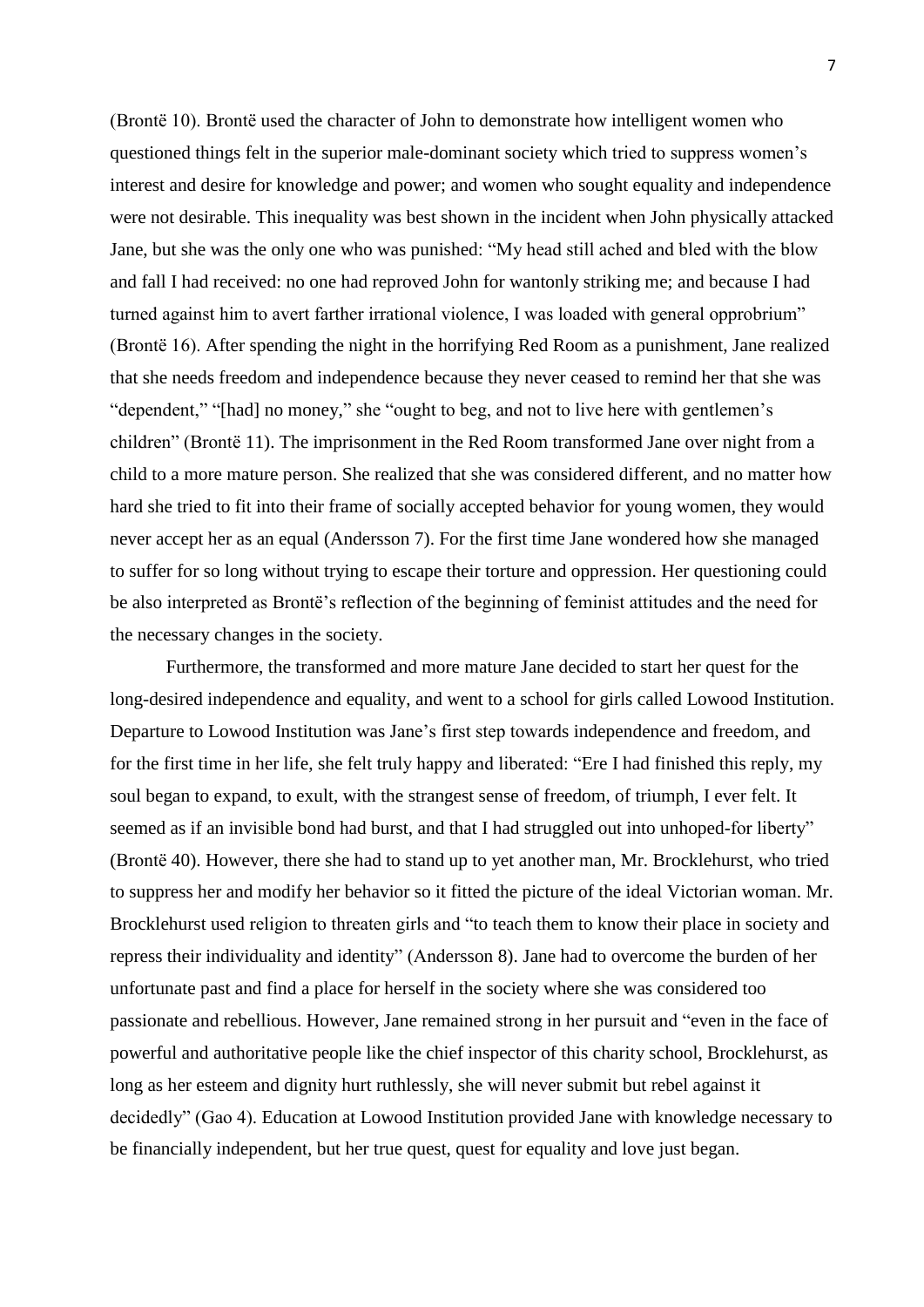After the years spent in the Institution, Jane decided to leave it in order to become a governess and start earning her own money, and finally be independent without anyone telling her what to do or how to behave. She arrived to Thornfield and was employed as a governess to young Miss Adele. There she fell in love with Mr. Rochester, the owner of the property, who felt the same for her. Jane had the opportunity to have a decent life with a person who truly loved her, but rejected it because she had not yet completely reached her independence and equality. She did not want to marry Rochester until she had the same social and financial status as he had; she wanted to be equal to him:

> Do you think, because I am poor, obscure, plain, and little, I am soulless and heartless? You think wrong!—I have as much soul as you,—and full as much heart! And if God had gifted me with some beauty and much wealth, I should have made it as hard for you to leave me, as it is now for me to leave you. I am not talking to you now through the medium of custom, conventionalities, nor even of mortal flesh;—it is my spirit that addresses your spirit; just as if both had passed through the grave, and we stood at God's feet, equal,—as we are! (Brontë 279)

Rochester was another male figure that tried to establish his power over Jane who was trying to assert her own identity in the male-dominant society. When she accepted Rochester's proposal, he immediately set himself as her master, and thus undermined Jane's quest. The "harassing" trip to the Milcote Warehouse is a simple example of his power over Jane who wrote that he "obliged" her to go there with him, and she was "ordered" to choose half-a-dozen dresses (Brontë 295). Rochester was completely stubborn in his intentions to rule over Jane, and did not respect her opinion or wishes: "I told him in a new series of whispers, that he might as well buy me a gold gown and a silver bonnet at once: I should certainly never venture to wear his choice. With infinite difficulty, for he was stubborn as a stone, I persuaded him to make an exchange in favour of a sober black satin and pearl-grey silk" (Brontë 295). Such behavior stirred up Jane's emotions; she felt "a sense of annoyance and degradation," and her decision to be completely independent and equal reinforced (Brontë 295). She continued to be persevering in her quest and did not allow Rochester to establish his dominance. "I will not be your English Céline Varens. I shall continue to act as Adèle's governess; by that I shall earn my board and lodging, and thirty pounds a year besides. I'll furnish my own wardrobe out of that money, and you shall give me nothing but . . . your regard" (Brontë 297).

In order to achieve complete equality and independence, the feminist dream, she had to leave Rochester and embrace the final step towards it. She left Thornfield to be completely alone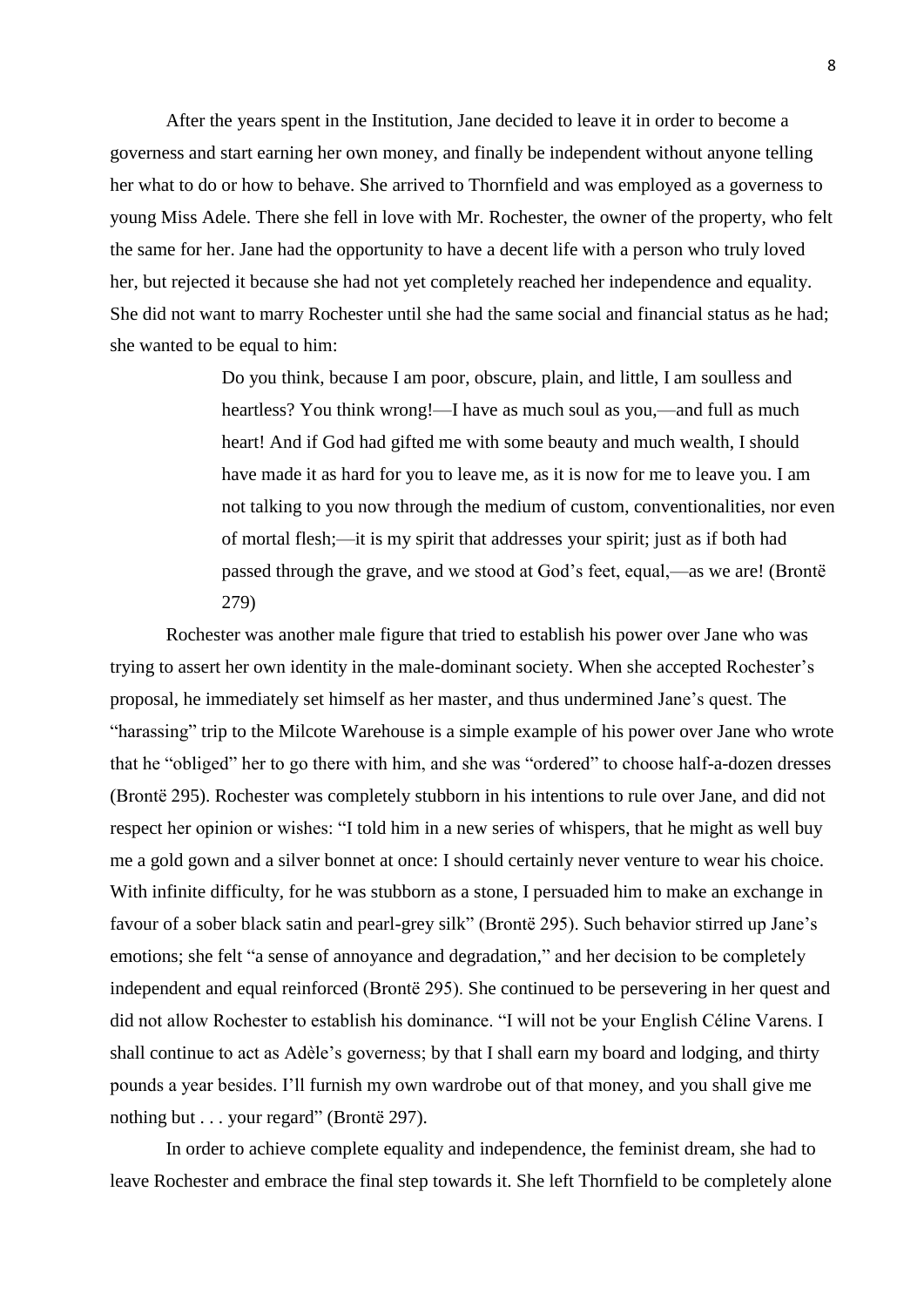on the street, without any shelter or money, and she had to beg. This final event symbolized "the nameless, placeless and contingent status of women in a patriarchal society" (Gilbert et al 364), and Jane's desire to confront and change it. It was a true test of her desire to break the Victorian anticipated stereotypical behavior. At Marsh End she finally belonged to a home and felt loved, but her cousin, St. John Rivers, was the essence of a dominant, powerful man who tried to suppress Jane's personality. He was almost too dominant for Jane who barely struggled against his influence:

> By degrees, he acquired a certain influence over me that took away my liberty of mind: his praise and notice were more restraining than his indifference. I could no longer talk or laugh freely when he was by, because a tiresomely importunate instinct reminded me that vivacity (at least in me) was distasteful to him. I was so fully aware that only serious moods and occupations were acceptable, that in his presence every effort to sustain or follow any other became vain: I fell under a freezing spell. When he said "go," I went; "come," I came; "do this," I did it. But I did not love my servitude: I wished, many a time, he had continued to neglect me. (Brontë 437)

However, Jane's determination and passion challenged both St. John and Rochester, which helped her establish her own identity and prevent them to assert their dominance in gender relations. Moreover, she inherited a large sum of money from her long-lost father and returned to Rochester who became blind in the meantime. She had reached complete independence and equality, both financial and social. She had as much money as Rochester, and had to take care of him who was then dependent on her. Her dream to be an equal part of a loving and caring family was finally fulfilled. Jane devoted her whole life to the pursuit of freedom; many obstacles prevented her from asserting her, female, identity within a patriarchal society, but she did not give in. Like many other women in the nineteenth-century, she fought boldly against injustice and made a great step towards the better position and status of women in society.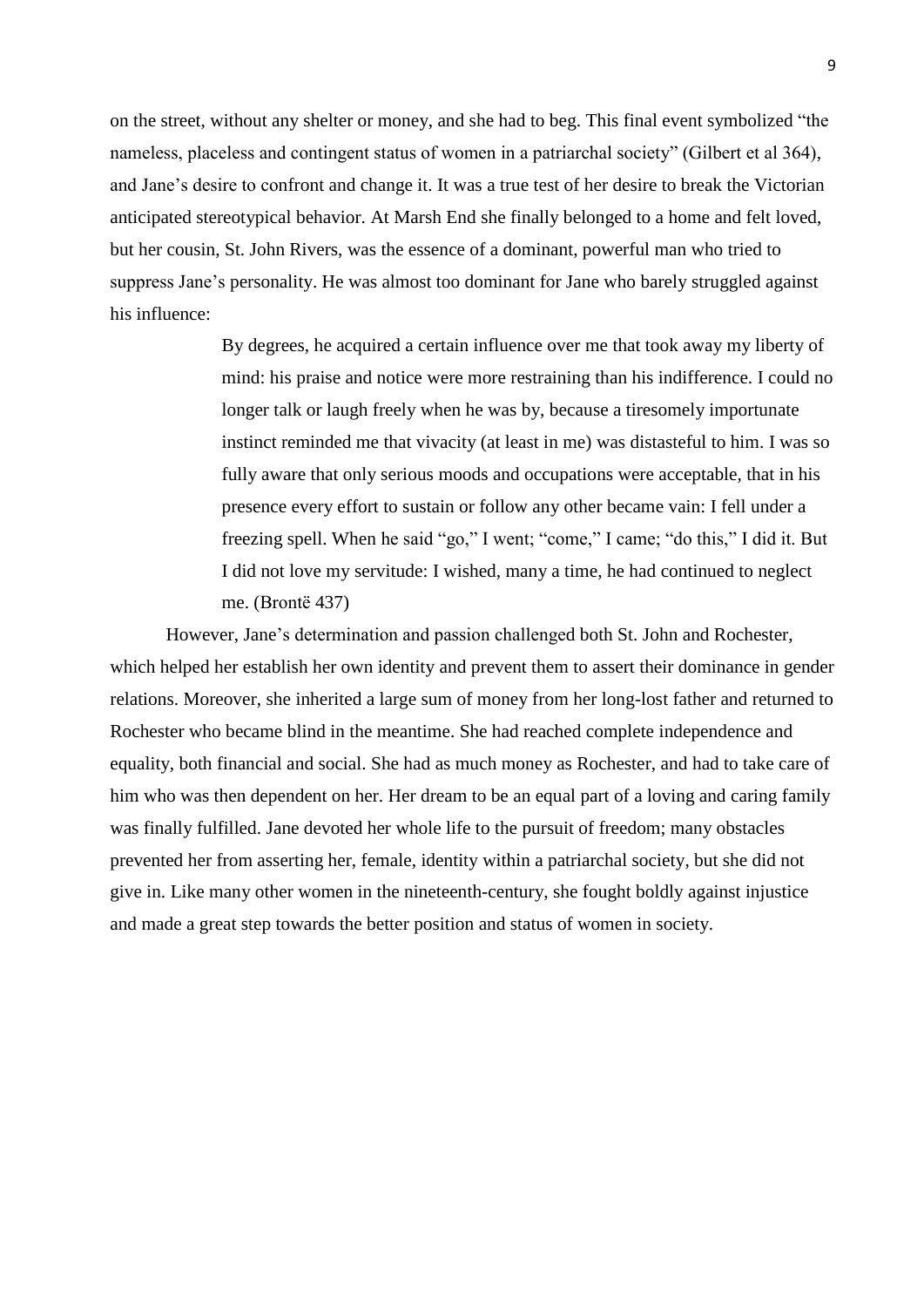## III. The Rejection of Stereotypical Women's Roles Through *The Awakening*

Distinction between the two sexes has never been larger than it was in the Victorian era. According to the Victorians, women naturally belonged to the "domestic sphere" and men to the "public sphere," thus forming two opposite sides that almost never overlapped. The "domestic sphere" included in general the maintenance of the home, children and duties connected with taking care of the family and keeping a comfortable atmosphere in the home, while the "public sphere," the man's sphere, included public life, earning money, and acquiring all those skills expected from men to possess. The ideal Victorian woman was a perfect wife, caring mother, with an amiable and charming personality, but weak and submissive to her husband. She was expected to incline to the "domestic sphere" by her birth, and engage in all activities necessary to fit the picture of an ideal Victorian woman. The term coined by Victorian poet Coventry Patmore, "the Angel in the House," best described the image of the Victorian women who were "Confined to the home, women were expected to be domestic, innocent, and utterly helpless when matters outside the home were concerned" and in their homes they "…would be protected from the dangers of the outside world… where they could keep their innocence and be a beacon of morality for their husbands" ("The Angel in the House"). Moreover, they had no existence outside the context of their home and their husband was their whole world (Hartnell 460).

Women that tried to escape the confines of the domestic life to make something more out of their lives were considered social outcasts. The primary and only goal in a woman's life should have been marriage, however, some women failed to adapt to the social conventions expected from them. The main protagonist of Kate Chopin's *The Awakening,* Edna Pontellier, was one of those women who could not act the role of a perfect, devoted housewife who would prioritize the care for her husband and children over herself. At the very beginning of the novel, Chopin also defined the ideal women: "It was easy to know them, fluttering about with extended, protecting wings when any harm, real or imaginary, threatened their precious brood. They were women who idolized their children, worshiped their husbands, and esteemed it a holy privilege to efface themselves as individuals and grow wings as ministering angels" (Chopin 12). Edna did not fit into this definition of "mother-women," as Chopin called them. She accepted the prescribed gender roles regardless of her inner desires and thoughts, but she revealed to the readers that "her marriage to Leonce Pontellier was purely an accident," and that she did not miss her children: "their absence was a sort of relief, though she did not admit this, even to herself. It seemed to free her of a responsibility which she had blindly assumed and for which Fate had not fitted her" (Chopin 22, 23).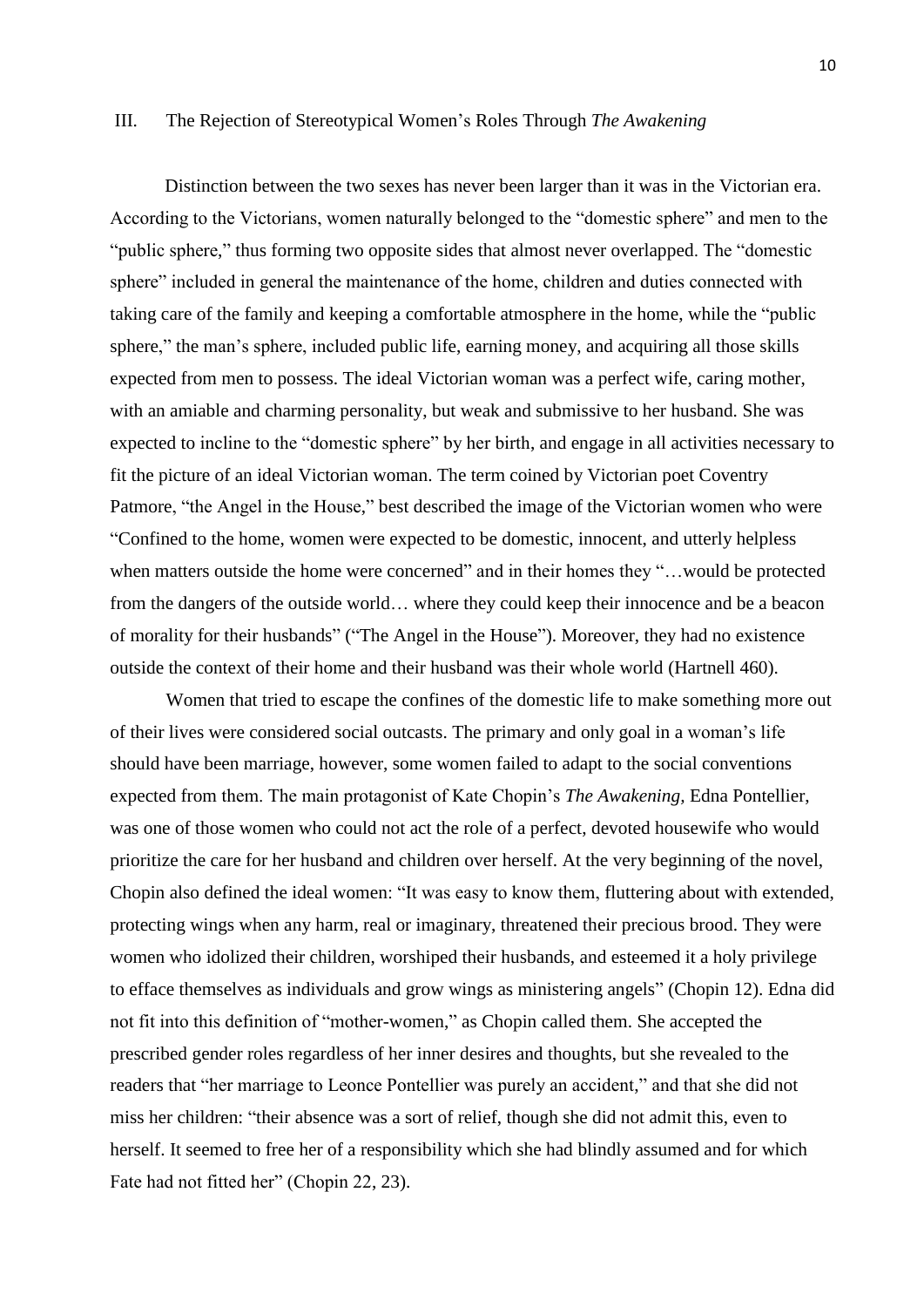Although at the beginning of the novel the character of Edna seemed to be an ideal Victorian wife, Chopin used her heroine to demonstrate the general rejection of gender roles and social conventions. Her novel served as a beginning of feminist attitudes and shaped future discussions on women's position in the society. Moreover, she created the character of Adelle Ratignolle to intensify the gap between women who did not see themselves in the role of a housewife and those whose life goal was creating and maintaining a happy family life. Throughout the novel, Chopin contrasted and challenged two different types of women. While Adelle enjoyed being a caring mother and a passive wife, Edna slowly started realizing that her whole life she wanted to be liberated from such social conventions. The clash between the traditional women's roles and the modern mindset which demanded liberation was visible in Edna's realization that she "would give up the unessential; ... would give (her) money ... would give (her) life for (her) children; but (she) wouldn't give (herself)" (Chopin 52). The confines of a domestic life depressed Edna who believed that she has so much more to offer besides the role of a typical Victorian woman. She wanted to feel the freedom of thought, expression, and choice:

> Edna felt depressed rather than soothed after leaving them. The little glimpse of domestic harmony which had been offered her, gave her no regret, no longing. It was not a condition of life which fitted her, and she could see in it but an appalling and hopeless ennui. She was moved by a kind of commiseration for Madame Ratignolle,—a pity for that colorless existence which never uplifted its possessor beyond the region of blind contentment, in which no moment of anguish ever visited her soul, in which she would never have the taste of life's delirium. (Chopin 61)

The rejection of stereotypical roles continued throughout the novel. Edna's first rebellious act was her rejection of submitting to her husband's demands. He commanded her to go to sleep, but she rejected it, thus making him angry and irritated. It was a wife's duty to obey her husband in every wish or whim without questioning it. Her awakening slowly arose in her, and she felt like she started waking up from a bad dream. The need for change grew relentlessly in her:

> She perceived that her will had blazed up, stubborn and resistant. She could not at that moment have done other than denied and resisted. She wondered if her husband had ever spoken to her like that before, and if she had submitted to his command. Of course she had; she remembered that she had. But she could not realize why or how she should have yielded, feeling as she then did. (Chopin 36)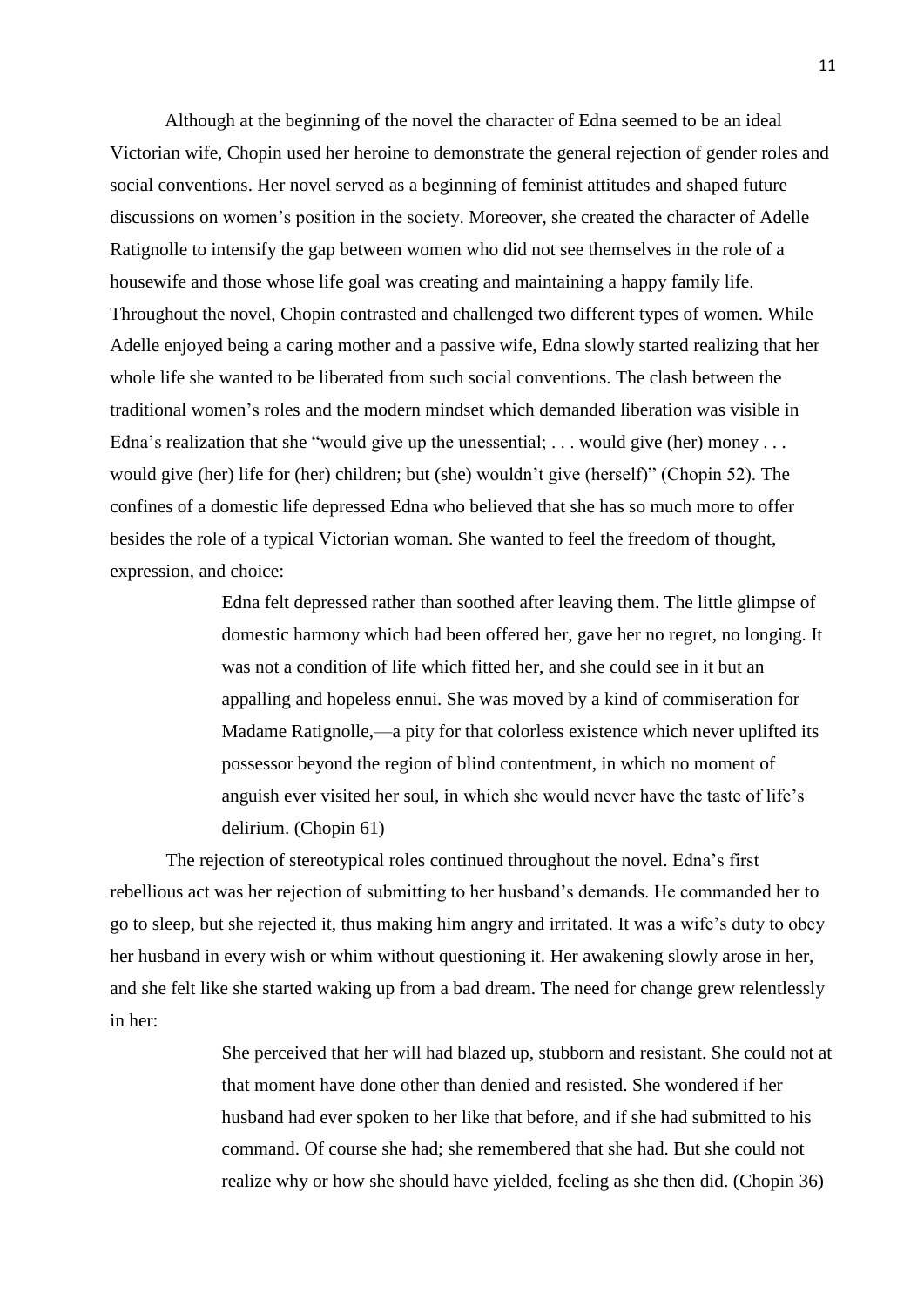Another instance of her rejection was her lack of interest in her children, which her husband could not comprehend since it was a wife's duty to adore and completely take care of her children: "He reproached his wife with her inattention, her habitual neglect of the children. If it was not a mother's place to look after children, whose on earth was it?" (Chopin 10). In other words, Chopin openly exposed the narrow-mindedness of social conventions imposed on women and rejection of the same. The heroine sought liberation from the prescribed roles since from the beginning of her life she "had apprehended instinctively the dual life—that outward existence which conforms, the inward life which questions" (Chopin 18).

Moreover, Chopin used symbolism to demonstrate the rigid conventions and frustrations women encountered on their path towards the liberation. The symbol of the Farival twins who were dressed as nuns and played religious songs represented one of the virtues women in the Victorian society had to possess: chastity. The choice of songs they played and the apparel they wore was the embodiment of the society's expectations of women: chastity and purity. Another symbol created to mirror the women's position was a parrot in a cage. It obviously demonstrated the confinement of women in society. A parrot only repeated the words, which was the reflection of the women's position in the nineteenth-century; they were never given the freedom to voice their own opinion and attitudes. They blindly had to obey social conventions and roles expected from them. Perhaps the most important symbol in the novel is the sea and Edna's inability to swim. Being vast and infinite, the sea could be interpreted as "life's delirium," the freedom to experience all life's opportunities to self-realization and self-expression: "The voice of the sea speaks to the soul. The touch of the sea is sensuous, enfolding the body in its soft, close embrace" (Chopin 18). Chopin described the sea as "seductive," implying to Edna's desire to taste the beauty of freedom and self-discovery. She could not withstand the call of the seamless sea to explore and experience it. The inability to swim demonstrated the beginning of her personal growth. She was not strong enough to break the social constraints and move beyond them, she had to acquire a certain determination and strength to step out from her stereotypical role. However, when she swam for the first time, it changed her completely: "A feeling of exultation overtook her, as if some power of significant import had been given her to control the working of her body and her soul. She grew daring and reckless, overestimating her strength. She wanted to swim far out, where no woman had swum before" (Chopin 32). In her essay *The Female Artist in Kate Chopin's The Awakening: Birth and Creativity*, Carole Stone, discussed the meaning of the sea imagery by stating that:

> In these early scenes by the sea Chopin also establishes the sea as a central symbol for Edna's birthing of a new self. The connection in her mind between the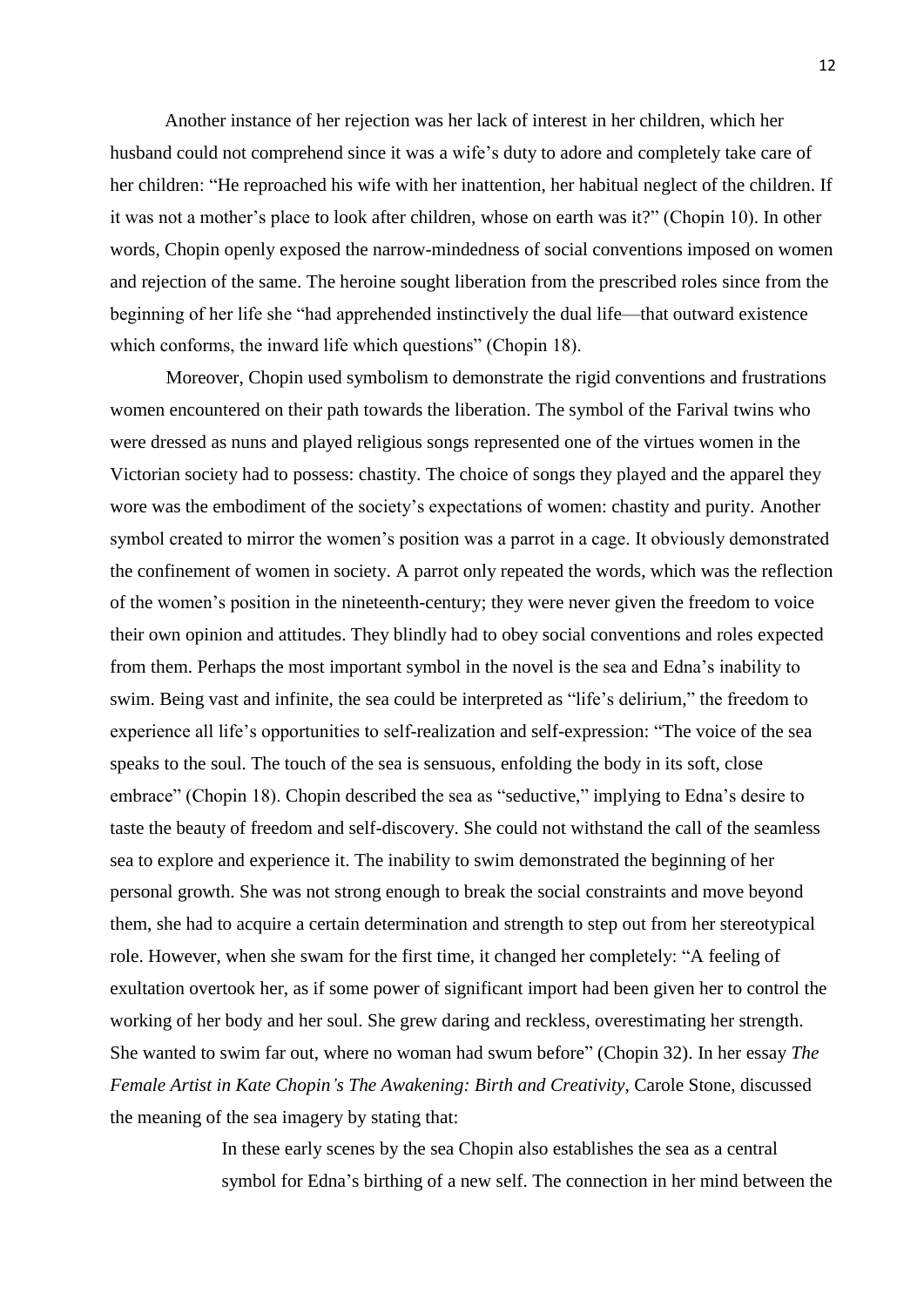grass and the sea foreshadows the autonomy she achieves by learning to swim, as well as her final walk into the sea at the book's end. Symbolically, the sea is both a generative and a destructive force in The Awakening; it represents danger inherent in artistic self- expression--losing oneself in unlimited space--as well as the source of all life, facilitating rebirth, so that Edna in her first moments of being able to swim feels like a child who has learned to walk.

However, the ultimate rejection of stereotypical women's roles is her abandonment of the role of a wife and moving to another house, the "pigeon house" as she called it. There she finally felt liberated and contented because the "pigeon house" served as an escape from prescribed stereotypical roles and rigid social conventions that did not fit her. Although moving to another house left her feeling somewhat uncomfortable regarding her social status, it in fact opened her mind to vast opportunities that life offers and it made her contented and satisfied:

> The pigeon house pleased her. . . . There was with her a feeling of having descended in the social scale, with a corresponding sense of having risen in the spiritual. Every step which she took toward relieving herself from obligations added to her strength and expansion as an individual. She began to look with her own eyes; to see and to apprehend the deeper undercurrents of life. No longer was she content to "feed upon opinion" when her own soul had invited her. (Chopin 99)

Moving to another house meant that Edna managed to break the social constraints imposed on her. She realized that she had to leave her role of a wife and a mother or otherwise she would never be truly happy. She was a woman ahead of her time. However, the pressure of society on her was too much and she could not handle it properly. The only solution she saw was to commit suicide. She would rather be dead than perform the unfitting role of a stereotypical woman.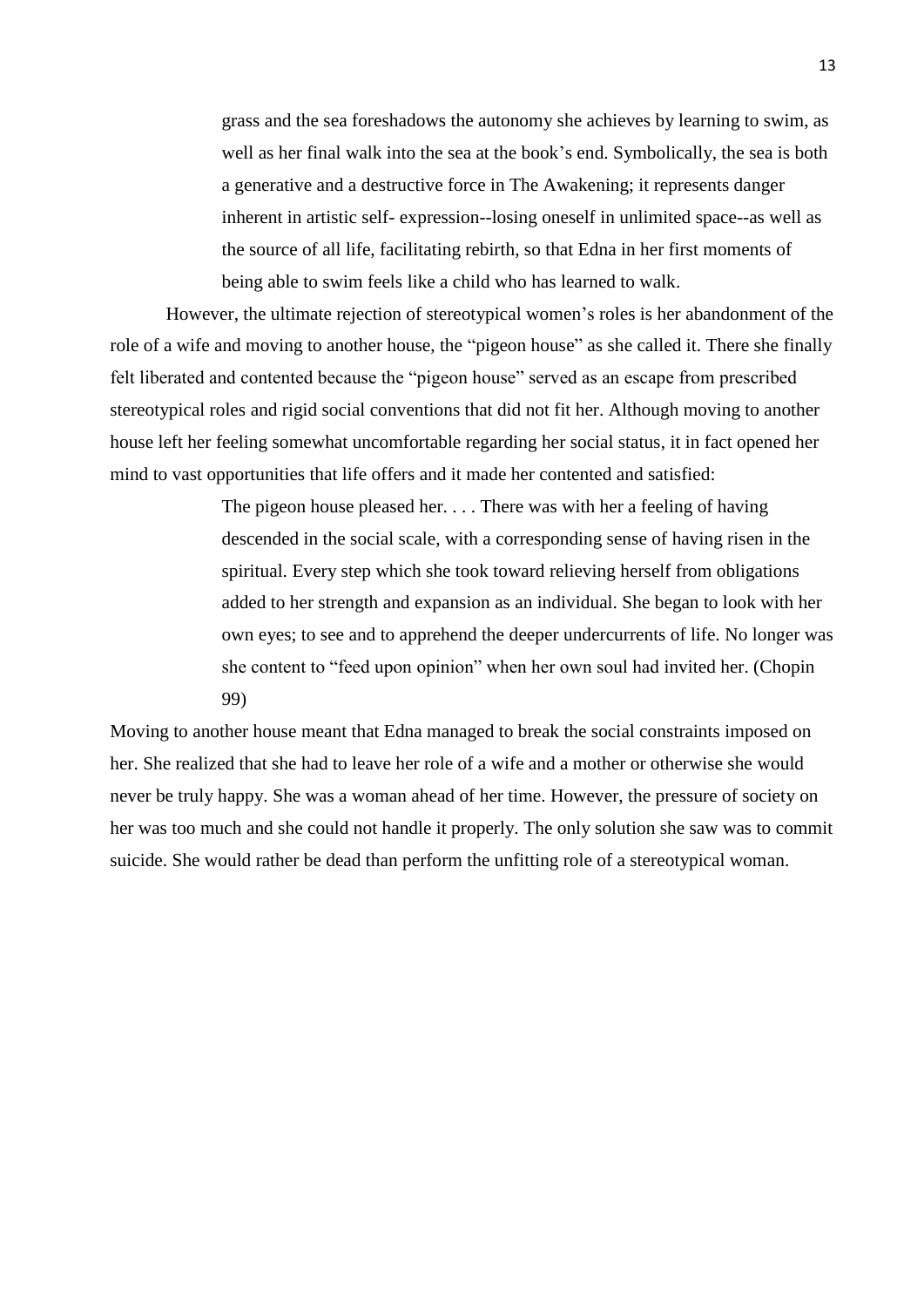## IV. Marriage And Sexuality in *The Awakening* and *Jane Eyre*

As previously stated, the ultimate life goal of most nineteenth century women was marriage. Every woman from her early youth was groomed for the role that will take up her entire life: a submissive wife and a nurturing mother. To be considered a suitable spouse, i.e., an ideal Victorian wife; it was preferable if a woman possessed domestic skills such as cooking, sewing, cleaning, and more importantly, virtues of innocence, chastity, morality, and femininity. Also, "women were . . . not allowed to be educated or gain knowledge outside of the home because it was a man's world" (Apell).

Similarly, the two heroines, Edna and Jane, belonged to the world of Victorian society in which marriage was an institution to which most women strived. Although both women experienced married life, Chopin and Brontë depicted their perspectives on the institution of marriage quite differently. While Chopin's heroine Edna rebelliously struggled against the whole institution of marriage and found it imprisoning and limiting for expressing freely both her sexuality and new feminine identity, Brontë's heroine Jane silently fought her way towards the marriage in which she will be equal to her spouse as well as independent. Their perspective on marriage contrasted in many instances. Edna observed marriage from a perspective of a wealthy aristocratic woman, who did not have to struggle to find a desirable spouse, but it was not a true mutual affection, it was a traditional Victorian marriage of convenience: "Her marriage to Leonce Pontellier was purely an accident, in this respect resembling many other marriages which masquerade as the decrees of Fate. It was in the midst of her secret great passion that she met him" (Chopin 22). At the very beginning of her marriage she realized that marriage does not necessarily mean love and passion. She was aware of the fact that social conventions dictated that one should be married to a spouse who possess certain desirable qualities, regardless of love and romance: "As the devoted wife of a man who worshiped her, she felt she would take her place with a certain dignity in the world of reality, closing the portals forever behind her upon the realm of romance and dreams" (Chopin 22). On the other hand, Jane, being an orphan with a poor social background, did not want to accept marriage without love:

> Consent, then, to his demand is possible: but for one item—one dreadful item. It is that he asks me to be his wife, and has no more of a husband's heart for me than that frowning giant of a rock, down which the stream is foaming in yonder gorge. He prizes me as a soldier would a good weapon; and that is all. . . . Can I bear the consciousness that every endearment he bestows is a sacrifice made on principle? No: such a martyrdom would be monstrous. (Brontë 445)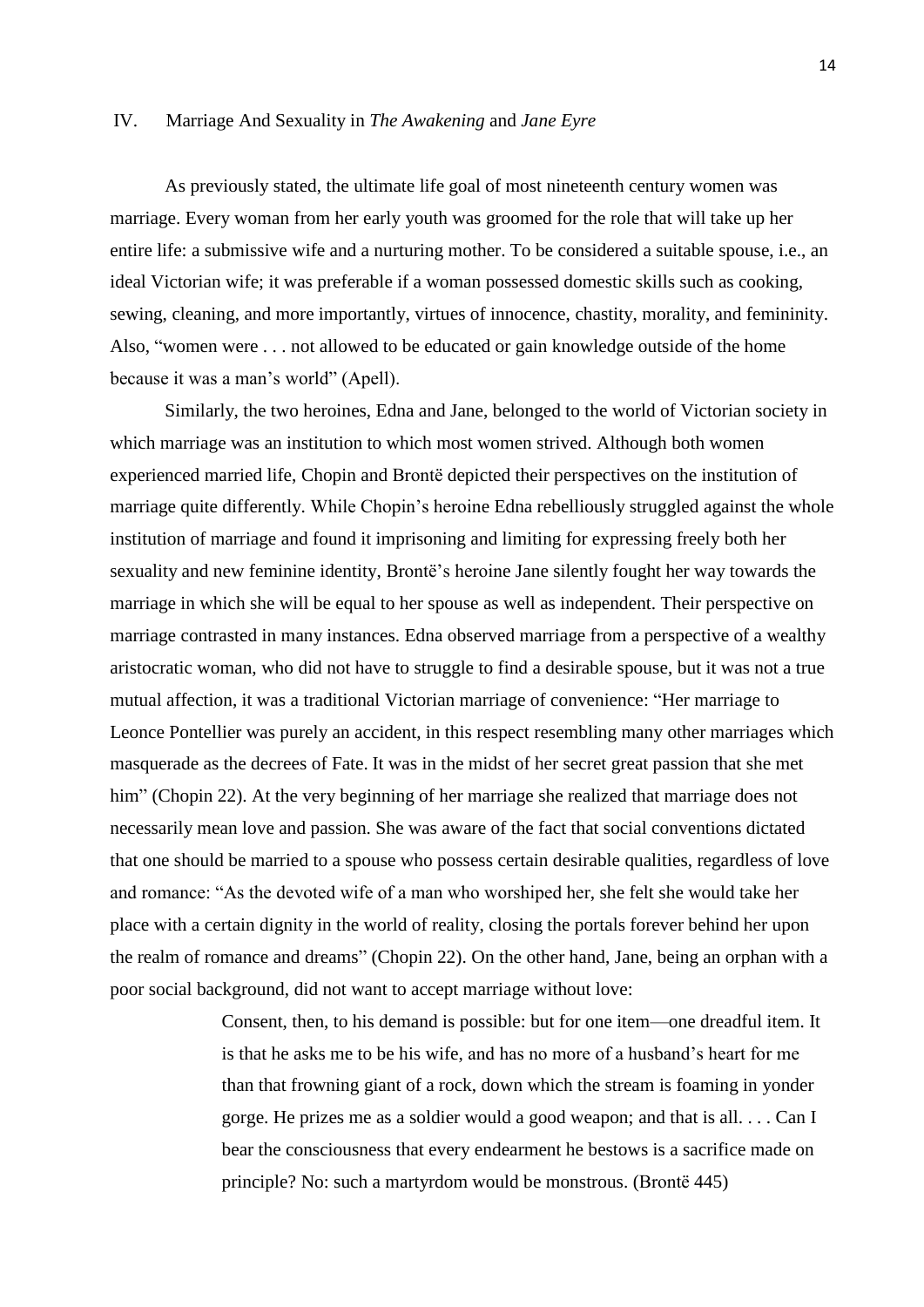Also, the two heroines' views on financial matters and dependency upon their husbands considerably differed. It was a man's duty to provide for his family, and Edna accepted that social norm without questioning it: "She liked money as well as most women, and, accepted it with no little satisfaction" (Chopin 11). As a matter of fact, the more the husband earned, the more he was considered to be a better husband: "It was filled with friandises, with luscious and toothsome bits—the finest of fruits, pates, a rare bottle or two, delicious syrups, and bonbons in abundance. . . .And the ladies . . . all declared that Mr. Pontellier was the best husband in the world. Mrs. Pontellier was forced to admit that she knew of none better" (Chopin 11, 12).

In contrast, Jane was determined in her desire to be financially independent. Though her job as a governess was not especially rewarding in the financial sense, she constantly sought for a way to further educate and develop her mind because she could not bear the fact that she is just an object to her husband, performing stereotypical women's activities:

> Women are supposed to be very calm generally: but women feel just as men feel; they need exercise for their faculties, and a field for their efforts, as much as their brothers do; they suffer from too rigid a restraint, too absolute a stagnation, precisely as men would suffer; and it is narrow-minded in their more privileged fellow creatures to say that they ought to confine themselves to making puddings and knitting stockings, to playing on the piano and embroidering bags. It is thoughtless to condemn them, or laugh at them, if they seek to do more or learn more than custom has pronounced necessary for their sex. (Brontë 121, 122)

Although at the beginning of *The Awakening* Edna seemed to be enjoying her stereotypical Victorian marriage, the truth was completely different. As her desire for liberation grew, it affected both her and those around her. Here we clearly saw Chopin's aggressive attitude towards the marriage. She shaped her heroine to be narcissistic and selfish in her determination to achieve social and sexual freedom. Edna showed her rebellious side in many aspects of marriage. Besides the fact that she neglected her children and domestic activities, she also rejected the participation in maintaining a clean social image, an important aspect of every Victorian marriage. Her stripping down of her "reception gown" symbolized both her rejection of social conventions as well as the exposal of her sexuality. Consecutively, her husband heavily disagreed with Edna's lack of interest in marital duties: "I should think you'd understand by this time that people don't do such things; we've got to observe les convenances if we ever expect to get on and keep up with the procession" (Chopin 55). Furthermore, Chopin also exposed to the readers the disturbing but common nineteenth-century belief that all women who wanted to experience life outside the margins of their marriage were considered mentally ill and therefore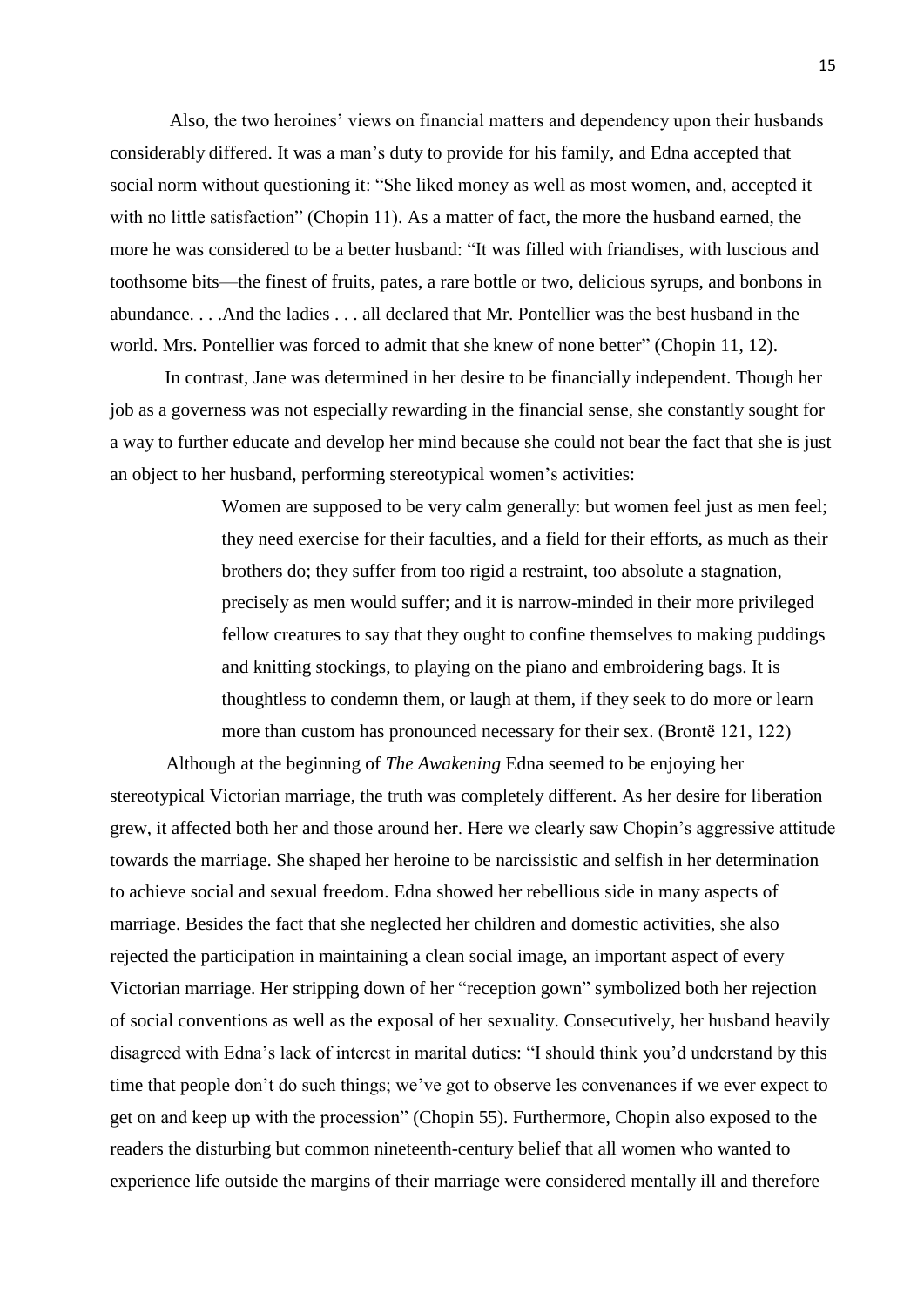should have been medically treated. When Edna ceased to care about her marriage, her husband immediately went to the doctor and was desperate to somehow cure Edna: "She lets the housekeeping go to the dickens . . . She's got some sort of notion in her head concerning the eternal rights of women . . . She has abandoned her Tuesdays at home . . . and goes tramping about by herself, moping in the street-cars, getting in after dark. I tell you she's peculiar. I don't like it; I feel a little worried over it" (Chopin 70, 71).

On the other hand, Brontë did not display such an aggressive attitude towards the marriage as Chopin did, but she also showed the traps of Victorian marriage through the character of Bertha Mason. Some critics argued that Bertha represented the independent and passionate woman, who rebelled against the submissiveness and the minimization of women only to domestic roles, while others believed that Bertha represented in fact Jane's hidden sexuality: "…Bertha Mason as the heroine's double in a dual sense: as Jane's suppressed desire, thus acknowledging Jane's capacity to feel sexual arousal, or as Jane's dark side, thus implying Jane's conscious efforts to negate her sexuality" (Miquel-Baldellou). Due to her moral and religious upbringing, Jane did not show her sexuality freely as Edna did, she has always suppressed it to fit the social norms of the time: "The passions may rage furiously, like true heathens, as they are; and the desires may imagine all sorts of vain things: but judgment shall still have the last word in every argument, and the casting vote in every decision" (Bronte 222).

In contrast to Jane, Edna did not restrain her sexual side. It was plainly visible through her interactions with Alcee who served her as a vent through which she could let off her passion and sexuality: "They became intimate and friendly by imperceptible degrees, and then by leaps. He sometimes talked in a way that astonished her at first and brought the crimson into her face; in a way that pleased her at last, appealing to the animalism that stirred impatiently within her" (Chopin 83). In addition to that, the symbol of the "seductive" sea also depicted Edna's rebirth as a new, sexually imbued person: "The sensual and self-reflective aspects of the sea directly link Edna's sexuality to her understanding of herself, and the repeated imagery reinforces the connection, suggesting an inner-reflection of individualism beyond gender" (Williams 61). Although she fulfilled her every whim, she never managed to completely control and assert her new identity in the patriarchal society, while "the marriage between Rochester and Jane (blurred) the lines between controlling and being controlled, and power and powerless" (Wang 8). Moreover, her inability to stand against the rigid society and the fact that she will never be free to express herself and her new identity within the framework of marriage compelled her to rather commit suicide than to sacrifice herself to meet the expectations of the conservative society.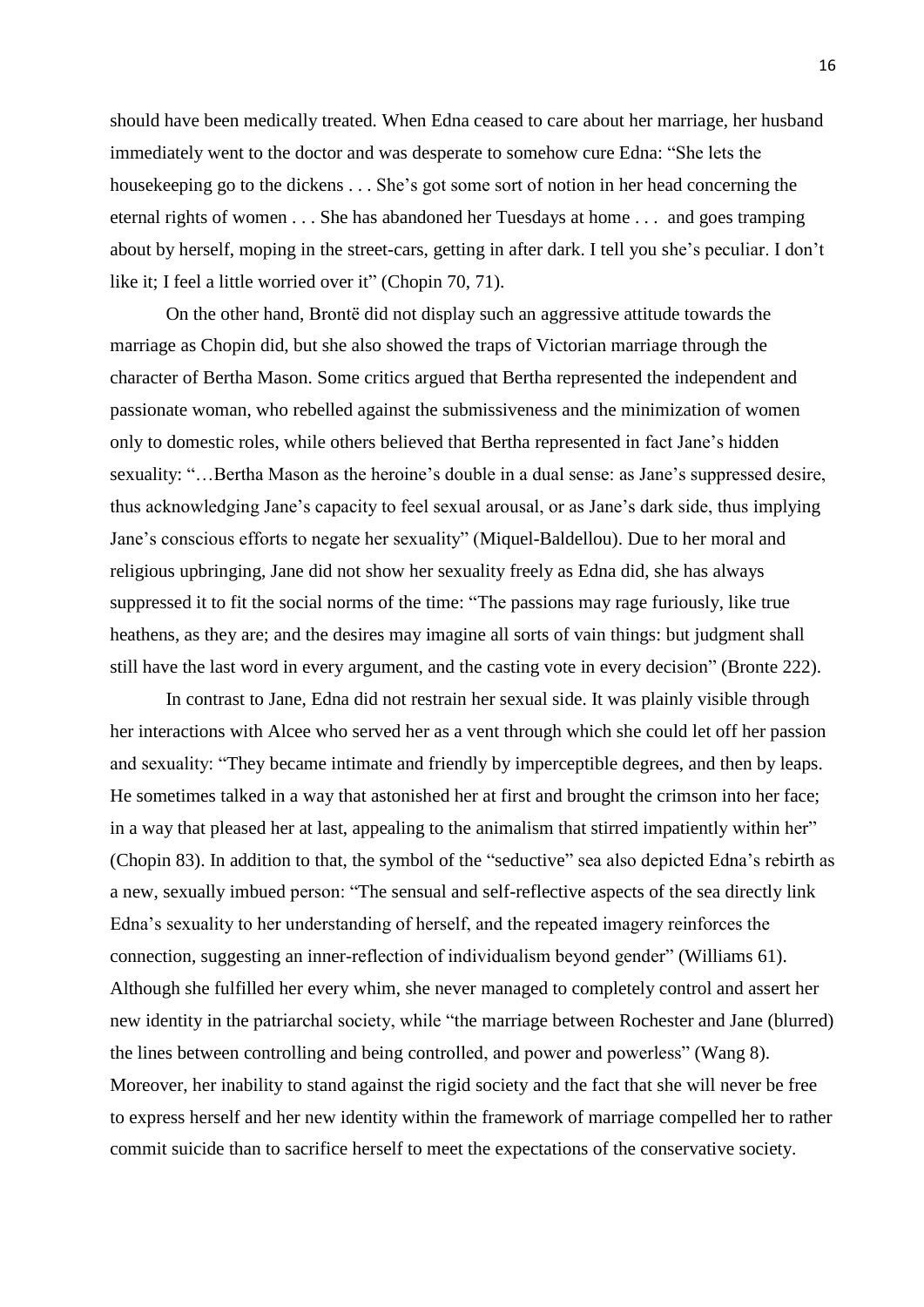On the other hand, Brontë optimistically opted for a happy ending which proved that women can be independent, equal and happily married at the same time. Although Chopin and Brontë had different perspectives on marriage and sexuality, they both had the same themes in mind when they were writing their novels: independence, gender equality and sexual liberation. One could say that both novels successfully provoked necessary changes towards the granting of equal legal, political, and social rights for men and women.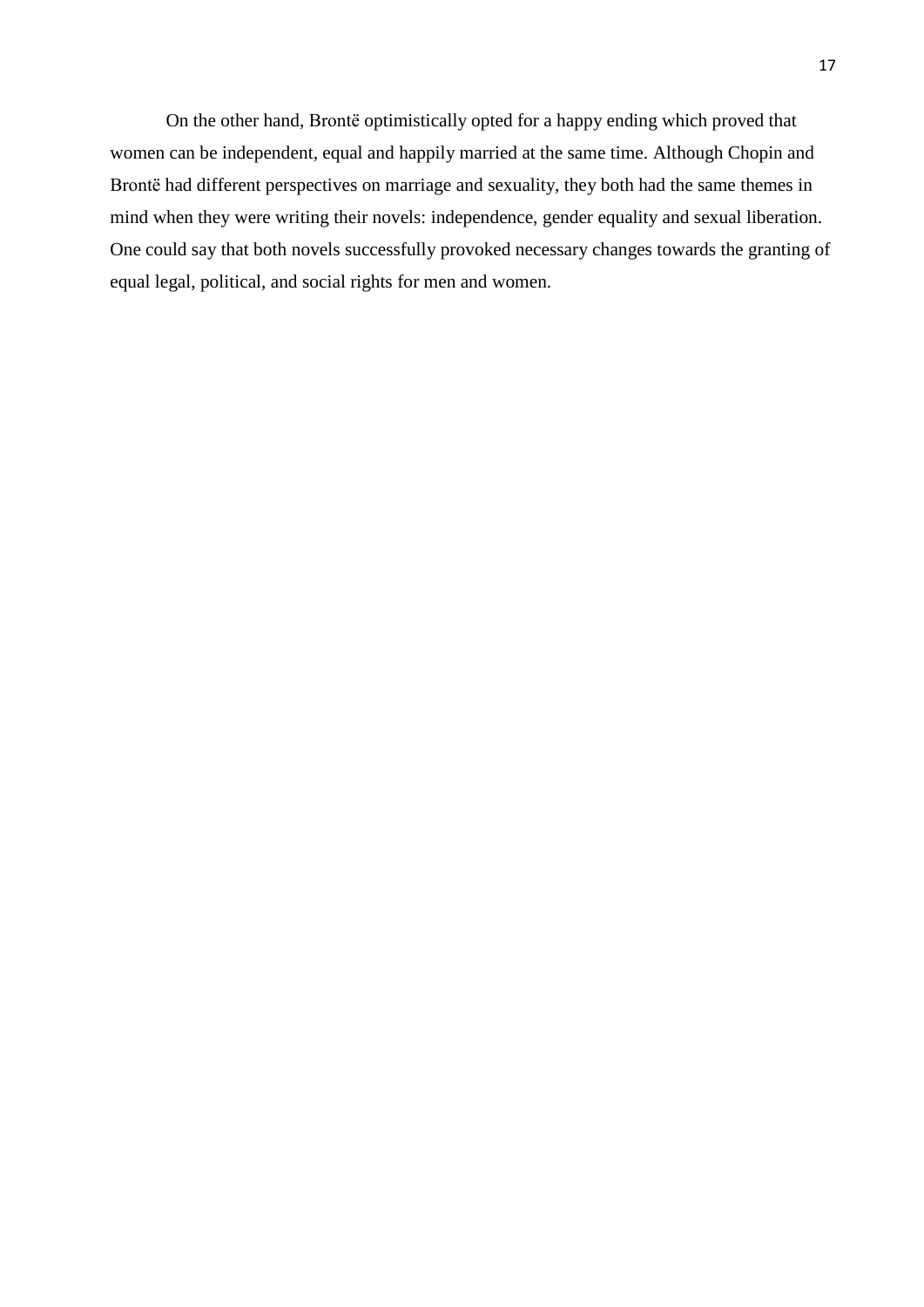#### Conclusion

The path towards female independence and gender equality was not an easy one for women in the nineteenth-century. Legal, social, and political constraints imposed on them by society prevented them from having freedom of thought, choice, and self-expression. However, the ability to educate themselves provided women with knowledge and confidence to openly address issues concerning women's unjust position in the oppressive nineteenth-century society. Female authors who used this opportunity to expose the narrow-mindedness and rigidity of the society had to hide behind their pen names or write anonymously to avoid negative critics based solely on their sex.

Kate Chopin and Charlotte Brontë also used literature to raise public's awareness of the traps patriarchal society was hiding. In her novel, *The Awakening*, Kate Chopin openly rebelled against the stereotypical roles women had to perform regardless of their inner desires or attitudes. Her heroine, Edna, dismissed the role of a stereotypical mother and a wife by openly showing her sexuality and determination to break the confinements of the society. On the other hand, Brontë's heroine Jane in autobiographical novel *Jane Eyre* showed that women can perform the stereotypical roles expected from them, and be independent and equal to men at the same time. Both novels stirred feminist attitudes among many women in the nineteenth-century by instilling the idea of liberation and equality into their minds. Step by step, literature incited women to demand their legal, political, and social rights granted to them by their birth, thus causing the world to abandon the old patriarchal beliefs and attitudes, and embrace a new world in which women are equal to men and have freedom of thought, choice, and self-expression.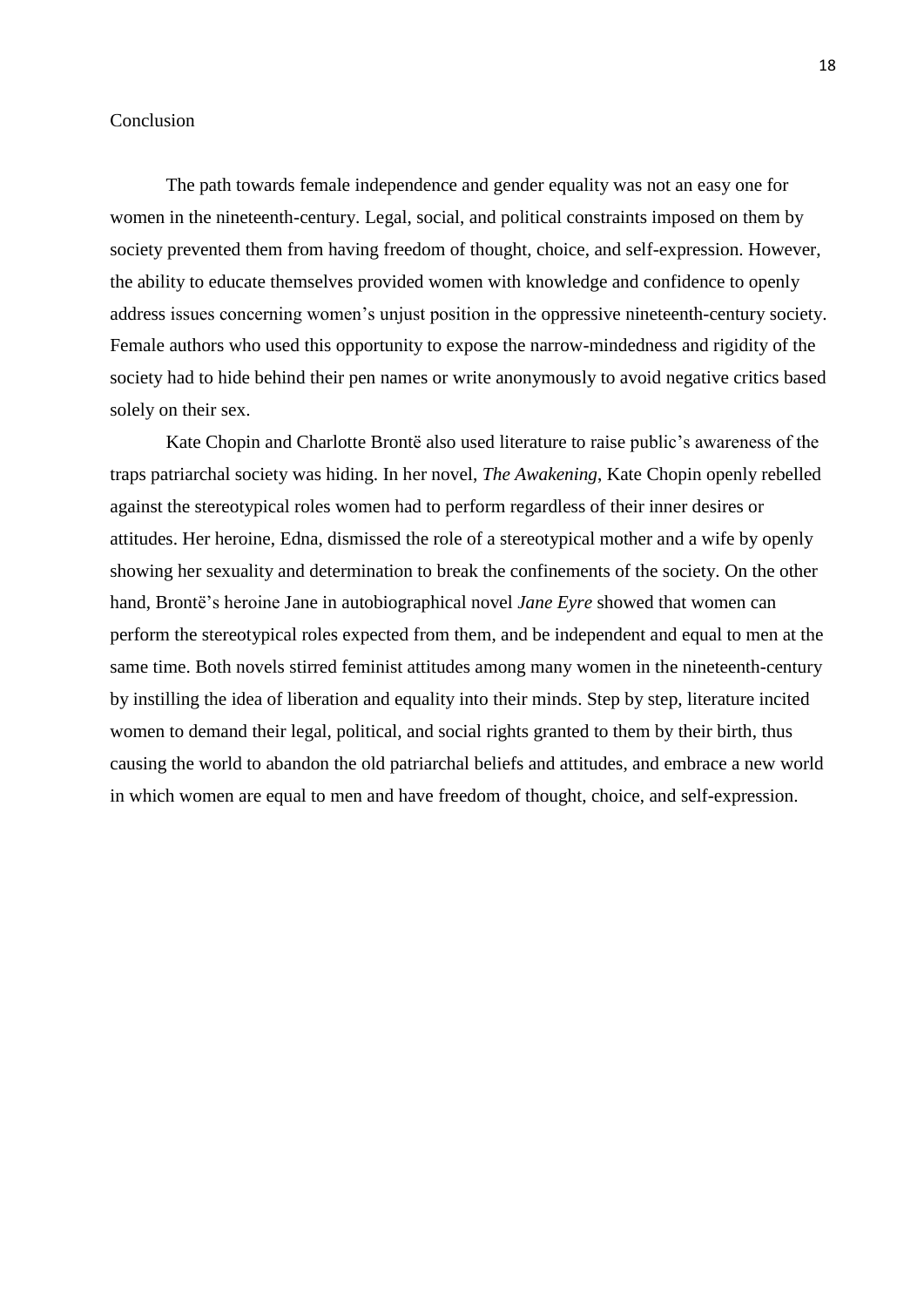#### Works Cited

- "The Angel in the House." *Victorianpoetrypoeticsandcontext*. N.p., n.d. Web. 21 Aug. 2015.
- "Women's Literature in the 19th Century: British Women Writers." Encyclopedia. HighBeam Research, Jan. 2005. Web. 7 Aug. 2015.
- Andersson, Angela. *Identity and Independence in Jane Eyre.* Thesis. Mid Sweden University, 2011. N.p.N.d. *www.diva-portal.org*. Web. 10 Aug. 2015.
- Blackstone, William. "Of Husband and Wife." *Commentaries on the Laws of England. Book the First.* Ed. 1. Vol. 1. Oxford: Clarendon, 1765. 430. Print.
- Brontë, Charlotte. *Jane Eyre*. Champaign, Ill.: Project Gutenberg, 1990. Print.
- Diniejko, Andrzej. "The New Woman Fiction." *The New Woman Fiction*. Web. 6 Aug. 2015.
- Gao, Haiyan. "Reflection on Feminism in Jane Eyre." *TPLS Theory and* Practice *in Language Studies* 3.6 (2013): 926-31. Print.
- Gilbert, Sandra M, and Gubar, Susan. *Madwoman in the Attic: The Woman Writer and the Nineteen Century Literary Imagination*. Second edition. New Haven; London; Yale University Press, 1984. Print.
- Hartnell, Elaine. "Nothing but Sweet and Womanly: A Hagiography of Patmore's Angel." *Victorian Poetry* 34.4 (1996): 457-476. Print.
- Lynn. "Women Writing in 19th Century America." *Women Writing in 19th Century America*. 7 Mar. 2010. Web. 6 Aug. 2015.
- Miquel-Baldellou, Marta. "Words of Madness / Female Worlds:Hysteria as Intertextual Discourse of Women's Deviance in Jane Eyre." Spec. issue of *Cycnos* 25 (2010). Web.
- Richardson, Angélique, Chris Willis, eds. *The New Woman in Fiction and in Fact: Fin-de-siecle Feminisms*. London: Palgrave Macmillan, 2001. Print.
- Showalter, Elaine. "The Double Critical Standard and the Feminine Novel." *A Literature of Their Own : British Women Novelists from Brontë to Lessing.* Princeton UP, 1977. Print.
- Stone, Carole. "The Female Artist in Kate Chopin's The Awakening: Birth and Creativity." Women's Studies 13 (1986): 23-32. Rpt. In Twentieth-Century Literary Criticism. Ed. Janet Witalec. Vol. 127. Detroit: Gale, 2002. From Literature Resource Center.
- Thompson, Nicola Diane. "Responding to the Woman Questions: Rereading Noncanonical Victorian Women Novelists." *Victorian Women Writers and the Woman Question.* Cambridge UP, 1999. Print.